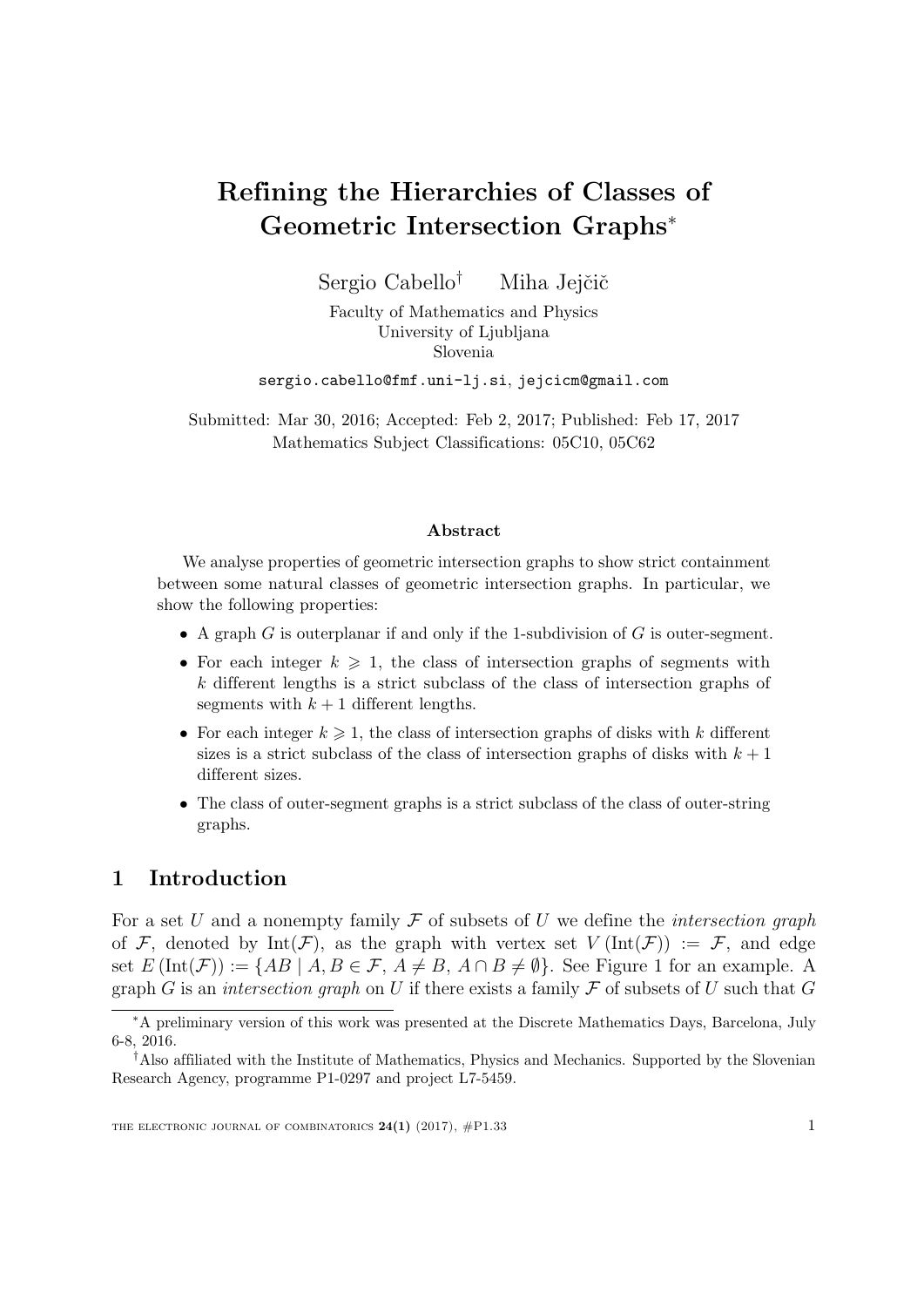

<span id="page-1-0"></span>Figure 1: On the left there is a set of segments with one endpoint on a common circle. The intersection graph for these segments is shown on the right. This is an outer-segment graph.

is isomorphic to  $Int(\mathcal{F})$ , and we call such a family an *intersection model* or an *intersection* representation of G. When considering geometric intersection graphs we take  $\mathcal F$  to be a family of geometric objects, usually with  $U = \mathbb{R}^n$ .

For the rest of the paper we will restrict our attention to graphs defined by geometric planar objects, that is,  $U = \mathbb{R}^2$ . We consider the following types of (geometric intersection) graphs:

- string: A graph is a *string* graph if it is an intersection graph of curves in the plane.
- outer-string: A graph is an outer-string graph if it has an intersection model consisting of curves lying in a disk such that each curve has one endpoint on the boundary of the disk.
- circle: A graph is a circle graph if it is an intersection graph of chords in a circle.
- segment: A graph is a *seqment* graph if it is an intersection graph of straight-line segments in the plane.
- ray: A graph is a ray intersection graph if it is an intersection graph of rays, or equivalently halflines, in the plane.
- outer-segment: A graph is an outer-segment graph if it has an intersection model consisting of straight-line segments lying in a disk such that each segment has one endpoint on the boundary of the disk.
- **k-length-segment:** A graph is a k-length-segment graph if it is an intersection graph of straight-line segments of at most  $k$  different lengths in the plane. A 1-length-segment graph is also called a unit-segment graph.
- disk: A graph is a *disk* graph if is an intersection graph of disks in the plane.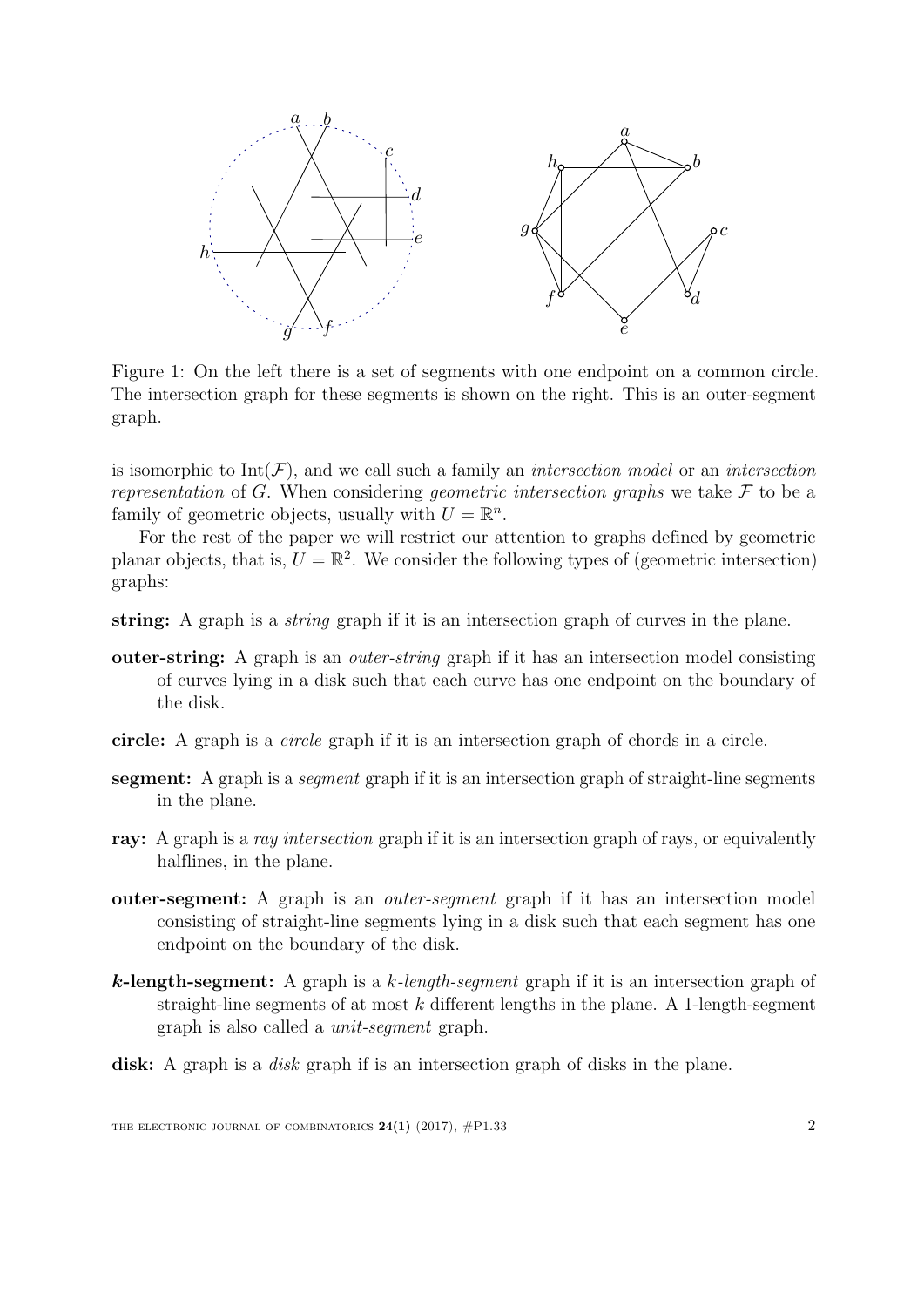**k-size-disk:** A graph is a k-size-disk graph if it is an intersection graph of disks of at most k different sizes in the plane. A 1-size-disk graph is often called a *unit-disk* graph.

Some relations between different classes of geometric intersection graphs are obvious. For example, ray intersection graphs are outer-segment graphs, which in turn are segment graphs and outer-string graphs. Similarly, unit-disk graphs are obviously disk graphs. The main focus of this paper is to provide properties showing that some of these containments between classes of geometric intersection graphs are proper. Although in some cases one can show strict containment using other properties, like for example  $\chi$ -boundedness, our approaches are simpler, provide additional information, and in several cases provide a more detailed characterisation. A precise discussion of the alternative approaches is given in the relevant section.

Here is a summary of our main results.

- The 1-subdivision of a graph G is outer-segment if and only if it is outer-string and if and only if  $G$  is outerplanar. This implies that the class of outer-string graphs is strictly contained in the class of string graphs. This is discussed in Section [2.](#page-3-0)
- For each integer  $k \geq 1$ , the class of k-length-segment graphs is strictly contained in the class of  $(k + 1)$ -length-segment graphs. This is discussed in Section [3.](#page-7-0)
- For each integer  $k \geq 1$ , the class of k-size-disk graphs is strictly contained in the class of  $(k + 1)$ -size-disk graphs. This is discussed in Section [4.](#page-11-0)
- The class of outer-string graphs is not contained in the class of segment graphs. As a consequence, the class of outer-segment graphs is strictly contained in the class of outer-string graphs. This is discussed in Section [5.](#page-13-0)

There is much work on geometric intersection graphs and it is beyond the aims of this paper to provide a careful overview. We just emphasize some foundational articles, some big steps in the research, and some papers with a similar style. See the book by McKee and McMorris [\[20\]](#page-17-0) for a general reference to intersection graphs. Several key results on string graphs have been obtained by Kratochvíl and Matoušek  $[10, 11, 13, 17]$  $[10, 11, 13, 17]$  $[10, 11, 13, 17]$  $[10, 11, 13, 17]$  $[10, 11, 13, 17]$  $[10, 11, 13, 17]$  $[10, 11, 13, 17]$ ; see the notes by Matoušek [\[15\]](#page-17-5) for an overview. Showing that the recognition problem is in  $\mathcal{NP}$  was only achieved relatively recently [\[24\]](#page-17-6). For segment graphs, cornerstone results include [\[5,](#page-16-0) [14,](#page-17-7) [18\]](#page-17-8). In particular, Kratochvíl and Matoušek [\[14\]](#page-17-7) make a systematic study of the relation between different classes of geometric intersection graphs; the type of style we follow in this paper. Some key results for unit disk graphs include [\[1,](#page-16-1) [7\]](#page-16-2). Janson and Kratochvíl [\[8\]](#page-17-9) analyse the probability that a random graph is some type of a geometric intersection graph. In their recent work, Chaplick et al. [\[6\]](#page-16-3) also study the strict inclusion between different types of geometric intersection graphs with similar definitions.

**Notation.** For each natural number n we use  $[n]$  to denote the set  $\{1, 2, 3, \ldots, n\}$ .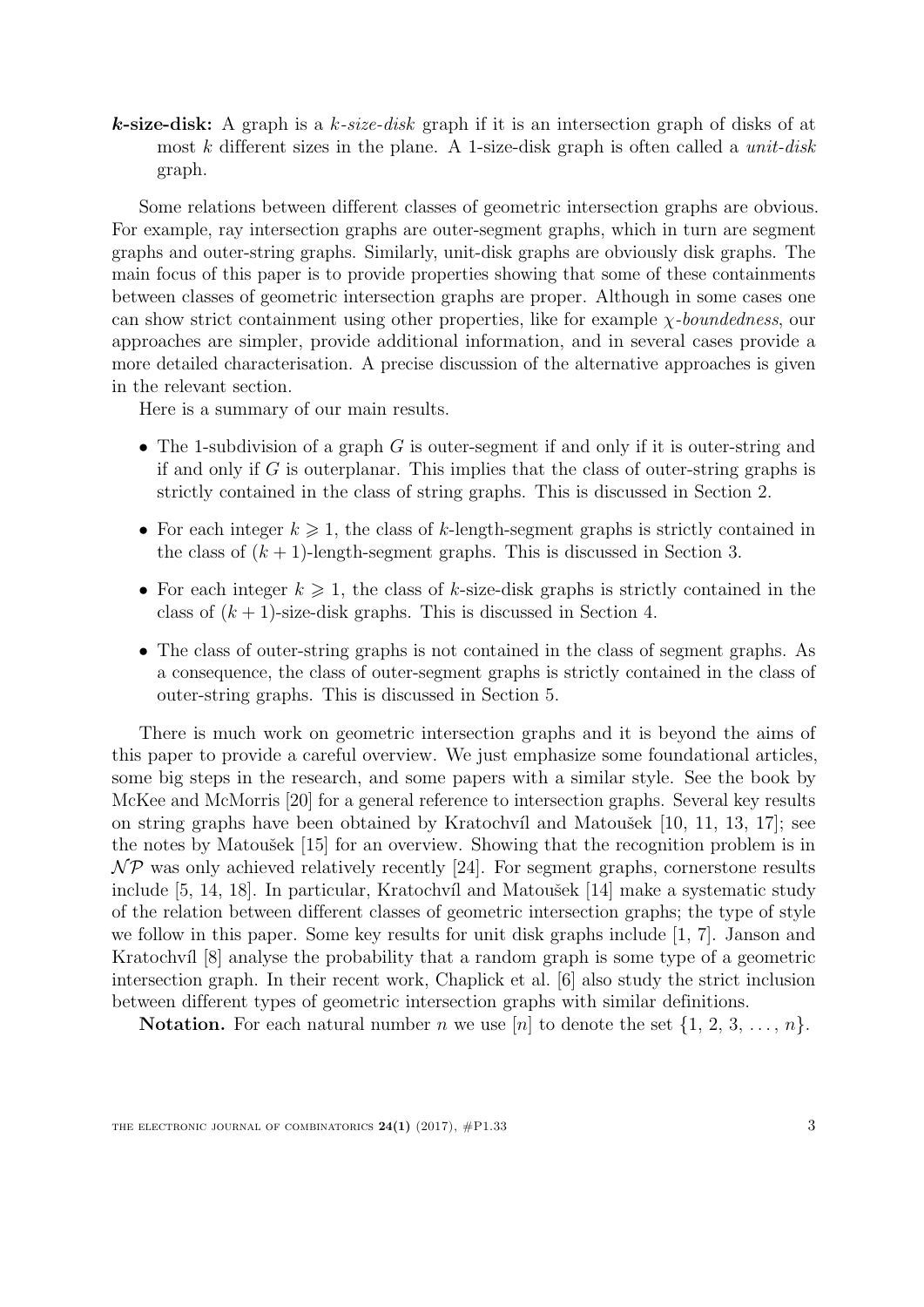## <span id="page-3-0"></span>2 String vs outer-string

In this section we discuss properties that show that the class of outer-string graphs is a strict subclass of string graphs. Before providing our new approach, we discuss alternative approaches.

#### <span id="page-3-2"></span>2.1 Alternative approaches.

Kratochvíl et al. [\[12\]](#page-17-10) show that there are string graphs that are not outer-string. In particular, they show that there is a graph on 9 vertices that is not outer-string, while any graph on 11 vertices is a string graph. They also provide a neat characterisation of outer-string graphs: a graph  $G$  is an outer-string graph if and only if adding an arbitrarily connected clique to  $G$  results in a string graph. This implies that, if we take a minimal non-string graph, with respect to vertex deletion, and remove any vertex, we get a string graph that is not an outer-string graph.

Janson and Uzzell [\[9\]](#page-17-11) show that the class of outer-string graphs is just a small fraction of all the string graphs. Their approach is based on graph limits.

Another approach is based on  $\chi$ -boundedness. Let  $\chi(G)$  and  $\omega(G)$  denote the chromatic and the clique numbers of G, respectively. A class of graphs is  $\chi$ -bounded if there is some function  $f: \mathbb{N} \to \mathbb{N}$  such that, for each graph G in the class, it holds that  $\chi(G) \leq f(\omega(G))$ . It is known that outer-string graphs are  $\chi$ -bounded [\[22\]](#page-17-12), while string graphs are not  $\chi$ -bounded [\[21\]](#page-17-13). Therefore, both classes cannot be the same. This type of argument was provided by Bartosz Walczak in the context of segment graphs; we will encounter it again in Section [3.](#page-7-0)

#### 2.2 Our approach.

If in a graph we replace an edge  $e$  with a path of length 2 we say we 1-subdivided the edge e. The 1-subdivision of a graph  $G$  is the graph obtained from  $G$  by 1-subdividing each edge of G once. A graph is *outerplanar* if it has a crossing-free embedding in the plane such that all vertices are on the same face. We have the following characterisation.

<span id="page-3-1"></span>**Lemma 1.** Let G be a graph and let H be its 1-subdivision. The following statements are equivalent:

- $(1)$  H is a circle graph.
- (2) H is outer-segment.
- (3) H is outer-string.
- (4) G is outerplanar.

Jean Cardinal noted that  $(3) \iff (4)$  using the same type of approach that is used to show that a graph is planar if and only if its 1-subdivision is a string graph [\[25,](#page-18-0) [28\]](#page-18-1). **Proof.** (1)  $\implies$  (2) and (2)  $\implies$  (3) are trivial.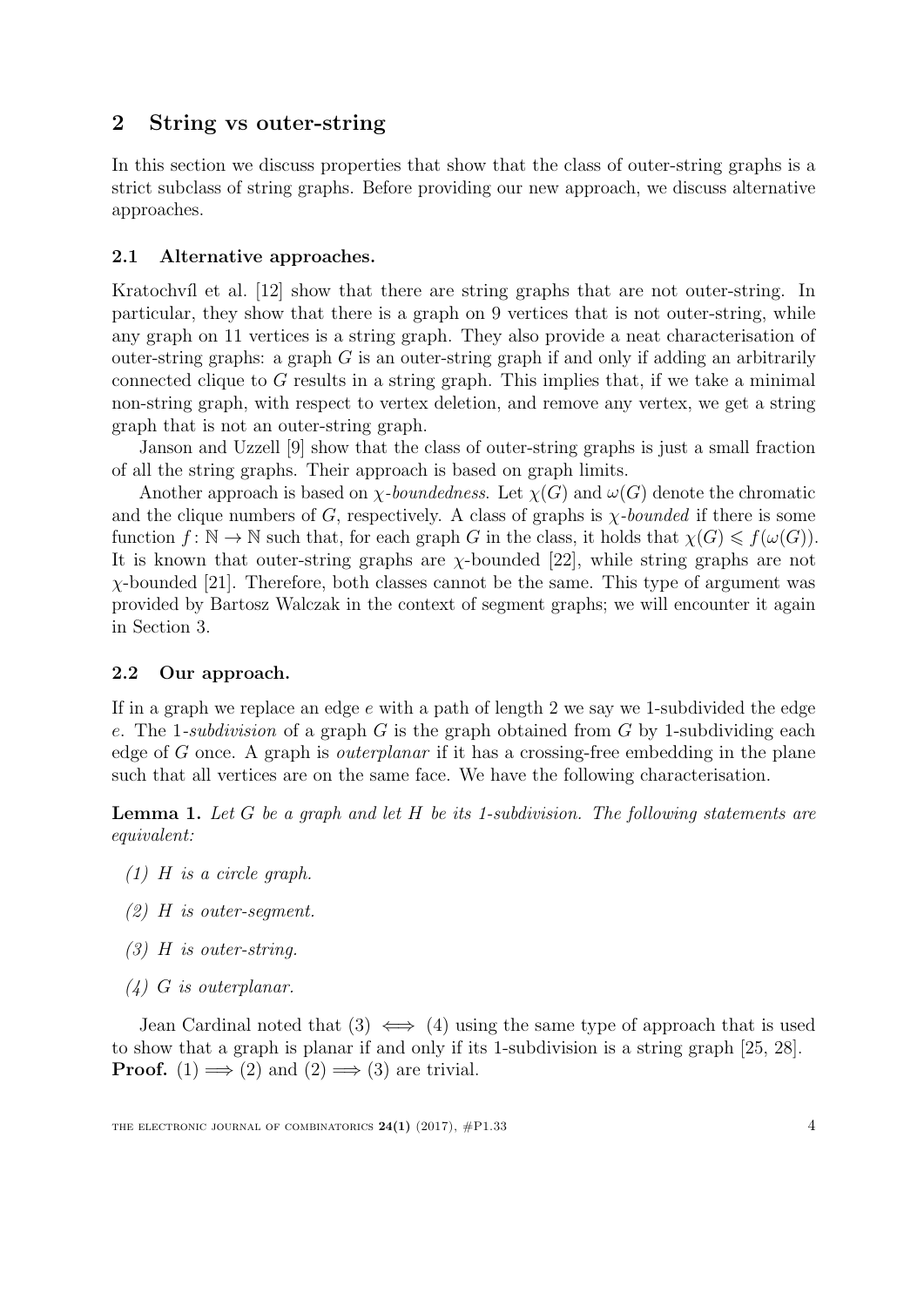$(3) \implies (4)$ : Consider an intersection model of H showing that H is outer-string. For each vertex u of H, let  $\gamma(u)$  be the curve corresponding to u in the model. We may assume that there are no self-intersecting curves in the model, as otherwise we can find another model with this property. We use  $w_{uv}$  for the vertex used to 1-subdivide  $uv \in E(G)$ .

Consider first the curves  $\gamma(w_{uv})$  corresponding to the vertices  $w_{uv}$  used to 1-subdivide G. We call the curve corresponding to the vertex  $w_{uv} \in V(H)$  the uv-curve. For each  $uv \in E(G)$ , the curve  $\gamma(w_{uv})$  intersects only  $\gamma(u)$  and  $\gamma(v)$ , and no other curves of the model. Follow each such  $uv$ -curve from the boundary of the disk containing all curves, and remove all parts except for a part between two intersections with  $\gamma(u)$  and  $\gamma(v)$ , containing no other intersections. Call this new curve  $\tilde{\gamma}(uv)$ . We are now left with a collection of pairwise non-intersecting outer-strings corresponding to vertices of G, and simple curves  $\tilde{\gamma}(uv)$  corresponding to edges of G between two different vertex-curves. Each  $\tilde{\gamma}(uv)$  intersects  $\gamma(u)$  and  $\gamma(v)$  exactly once, and intersects no other curve. See Figure [2](#page-5-0) a).

Fatten each curve corresponding to  $u \in V(G)$  slightly without creating any intersections between vertex-curves, and call such a region  $R_u$ . For each vertex u of G and each edge  $uv \in E(G)$ , let  $s_v^u$  be the point where the curve  $\tilde{\gamma}(uv)$  first touches the region  $R_u$ .

We are going to define now an embedding of  $G$ . Place each vertex  $u$  of  $G$  at the disk-endpoint of the corresponding curve  $\gamma(u)$ . Within the region  $R_u$  one can find  $\deg_G(u)$ interior-disjoint paths connecting the vertex u and the points  $s_v^u$ , where  $uv \in E(G)$ . See Figure [2](#page-5-0) c). The paths between different regions  $R_u$  do not intersect. Each edge uv of G is drawn as the concatenation of the path within  $R_u$  from u to  $s_v^u$ , the curve  $\tilde{\gamma}(uv)$ , and the path within  $R_v$  from  $s_u^v$  to v. We have obtained a crossing-free drawing of G with all the vertices on the boundary of the disk and all the edges in the interior of the disk. Thus the drawing shows that  $G$  is outerplanar.

 $(4) \implies (1)$ : Consider an outerplanar graph G with n vertices, fix an outerplanar embedding of G, and let  $v_0, v_1, \ldots, v_{n-1}$  be the vertices of G along the facial walk of the outer face of the embedding, skipping repetitions of vertices. Placing the vertices  $v_0, \ldots, v_{n-1}$  along a circle C, such that, for each vertex  $v_i$ , the vertices  $v_{i-1}$  and  $v_{i+1}$  are its predecessor and its successor along  $C$  (where indices are modulo  $n$ ), and drawing the edges of  $G$  as straight-line segments, we get a planar drawing of  $G$ . In particular, we can place the vertices  $v_0, \ldots, v_{n-1}$  at the corners of a regular n-gon inscribed in a circle C. Consider one such outerplanar embedding of G with straight-line segments. Note that  $v_i$ and  $v_{i+1}$  are not necessarily neighbours in G.

Replace each vertex  $v_i$  with a chord in C, with one endpoint  $1/3$  of the way along C towards  $v_{i-1}$ , and the other 1/3 of the way along C towards  $v_{i+1}$ . See Figure [3.](#page-6-0) For each vertex  $v_i$  we also do the following. For each neighbour  $v_j$ ,  $j \neq i$  of  $v_i$  in  $G$ , replace the straight-line drawing of the edge  $v_i v_j$  with a chord in C lying in the same position. In order to avoid these chords having a common endpoint, spread out their endpoints in the arc of C centered on  $v_i$  up to 1/3 of the way along C towards  $v_{i-1}$  and up to 1/3 of the way along C towards  $v_{i+1}$ . See Figure [3.](#page-6-0)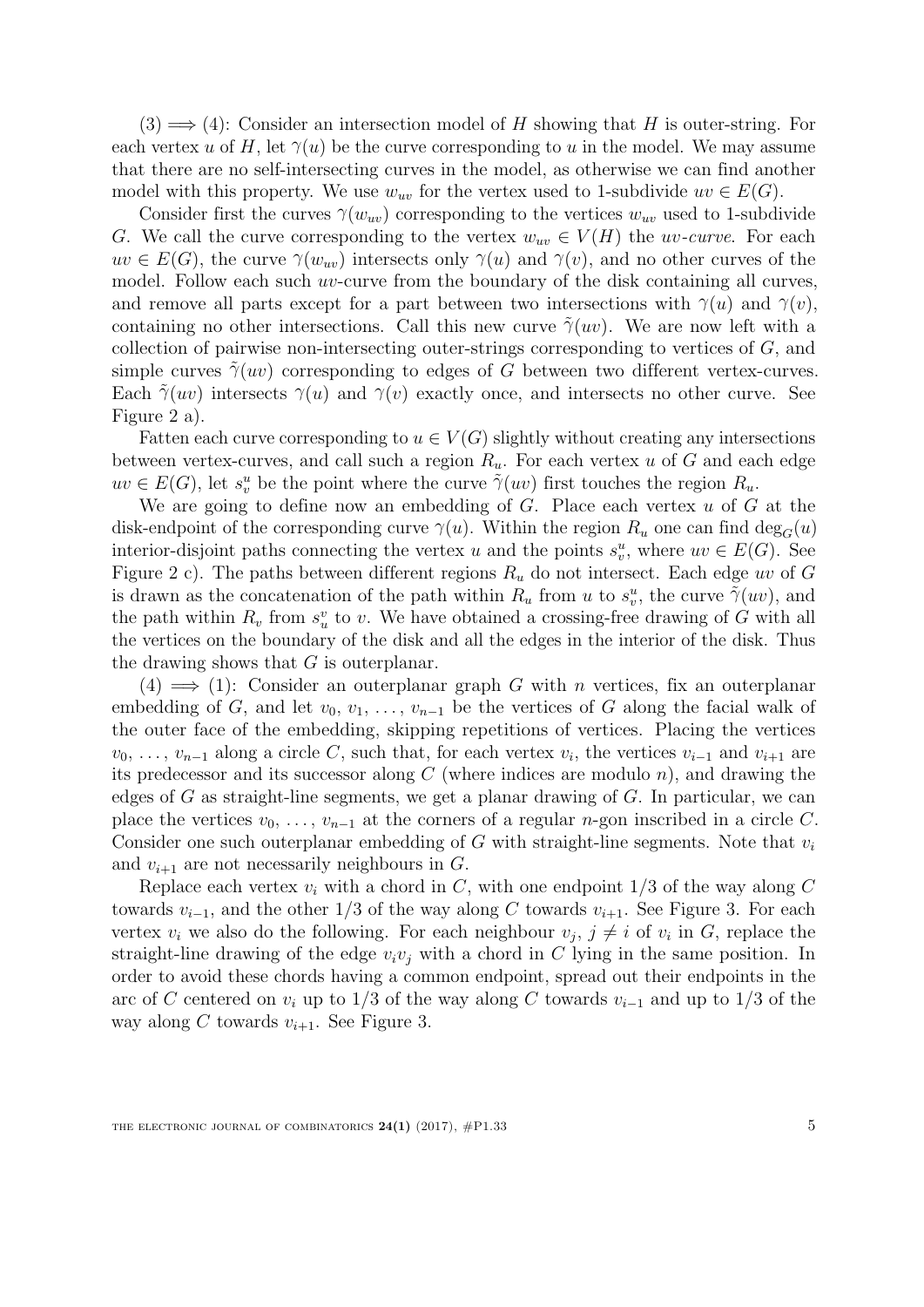

<span id="page-5-0"></span>Figure 2: The implication  $(3) \Longrightarrow (4)$  in Lemma [1.](#page-3-1)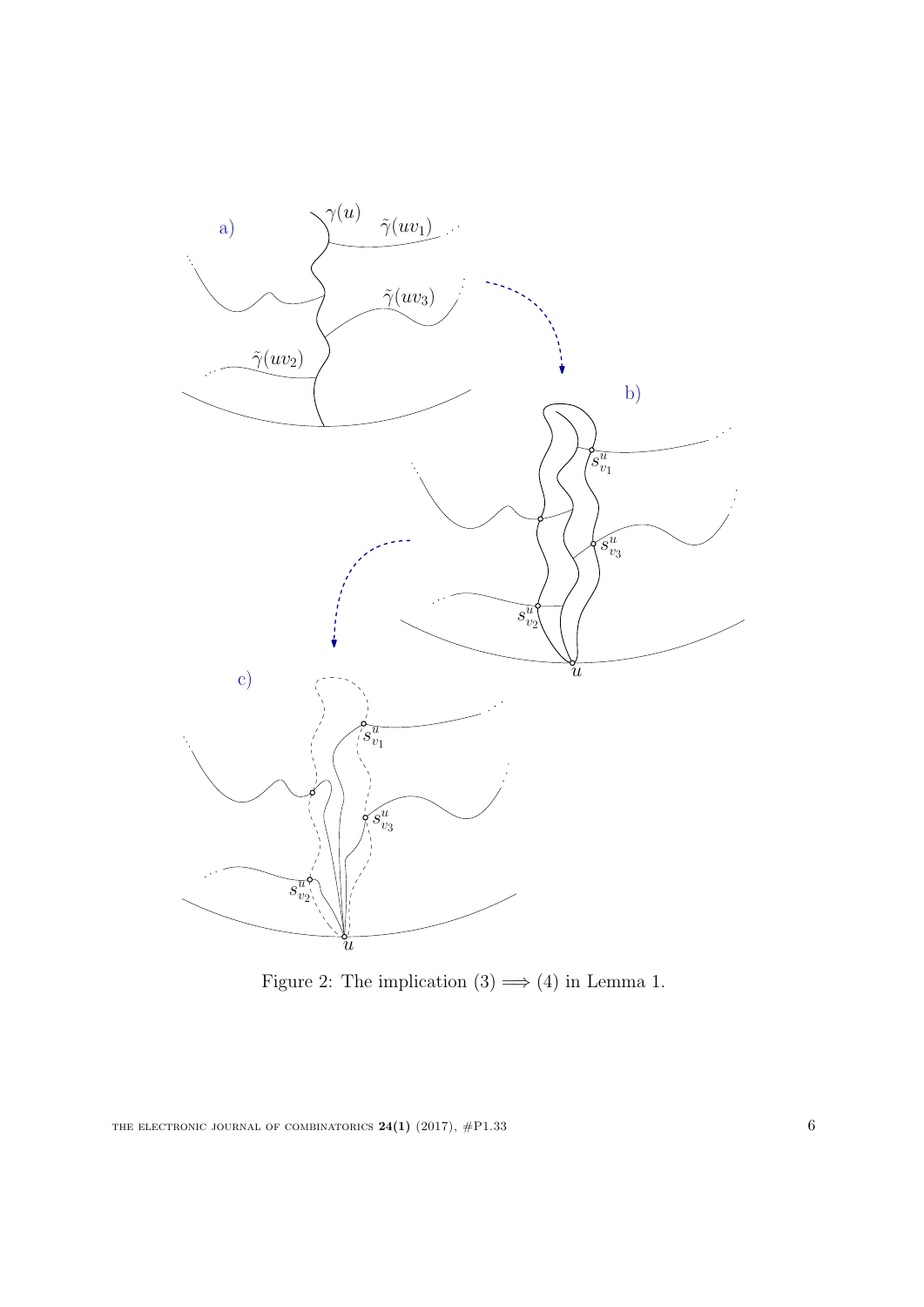

<span id="page-6-0"></span>Figure 3: The implication  $(4) \implies (1)$  in Lemma [1.](#page-3-1)

We claim that after performing this process for all the vertices  $v_0, \ldots, v_{n-1}$ , we have a model showing that  $H$  is a circle graph. The chords corresponding to the vertices  $v_0, \ldots, v_{n-1}$  are pairwise disjoint. A chord corresponding to the edge  $v_i v_j$  intersects the chords for  $v_i$  and  $v_j$ , and does not intersect any other chord.

Remark 2. The construction used in the implication  $(4) \implies (1)$  can be adapted to work in strongly polynomial time using Pythagorean triples, although the vertices do not form anymore the vertices of a regular *n*-gon. A *Pythagorean triple*  $(a, b, c)$  is a triple of positive integers such that  $a \leq b \leq c$  and  $a^2 + b^2 = c^2$ . Pythagorean triples correspond to points on the unit circle with rational coordinates because, for a Pythagorean triple  $(a, b, c)$  the point  $(a/c, b/c)$  lies on the unit circle. It also holds that for each natural number n there exists a *hypotenuse* c, and at least n different Pythagorean triples  $(a_i, b_i, c)$  [\[27\]](#page-18-2).

One method of generating *n* triples with numbers in  $\mathcal{O}(n^2)$  is by the parameterization  $(v^2 - u^2, 2uv, u^2 + v^2)$ , where u and  $v > u$  are relatively prime and of opposite parity [\[26\]](#page-18-3), which generates a set of distinct triples.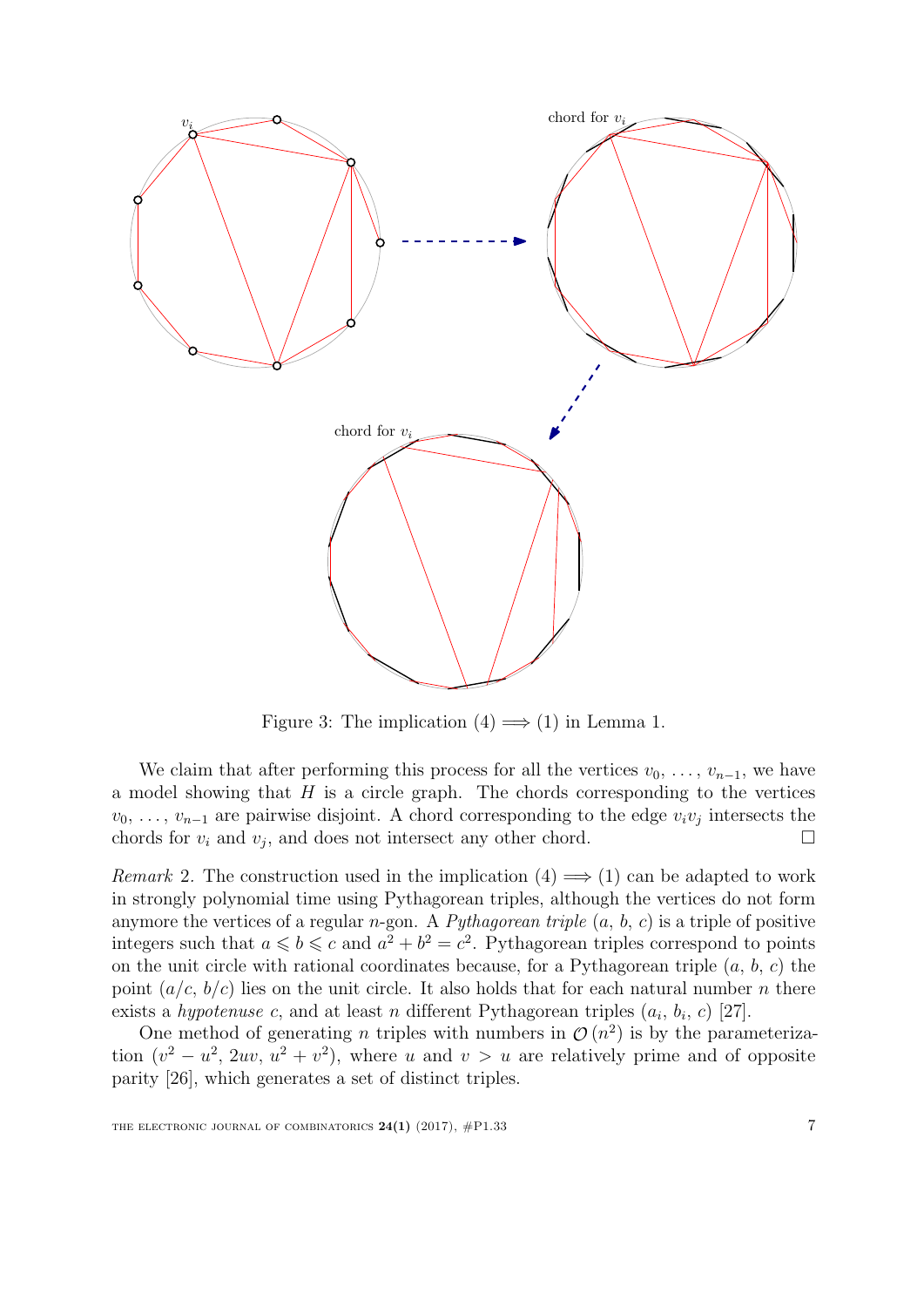Both finding the desired hypotenuse and the triples for a given  $n$  can be done in polynomial time. Therefore in polynomial time we can find  $n$  distinct points on the unit circle with rational coordinates, and furthermore the coordinates are polynomially bounded. Those points are not the corners of a regular  $n$ -gon, but the construction can be done in strongly polynomial time.

It has been known [\[30\]](#page-18-4) that outerplanar graphs are circle graphs. Lemma [1](#page-3-1) implies that also the 1-subdivision of an outerplanar graph is a circle graph. Note that the subdivision of an outerplanar graph is not outerplanar in general.

Using the characterisation in Lemma [1,](#page-3-1) and noting that ray graphs are outer-segment graphs, we have the following.

**Corollary 3.** The 1-subdivision of  $K_4$  is a string graph that is not outer-string. It is also a segment intersection graph that is not a ray intersection graph.

**Proof.**  $K_4$  is planar, therefore its 1-subdivision is a string graph; see [\[25,](#page-18-0) [28\]](#page-18-1).  $K_4$  is not outerplanar, hence its 1-subdivision is not outer-string by Lemma [1.](#page-3-1) Since it is not outer-string, it is not a ray intersection graph. A segment representation is trivial to  $\Box$ construct.

## <span id="page-7-0"></span>3 Segment graphs

In this section we show that the class of k-length-segment graphs is a proper subclass of  $(k+1)$ -length-segment graphs. In particular, this implies that the class of unit-segment graphs is a proper subclass of the class of segment graphs.

In an informal discussion Bartosz Walczak suggested that  $\chi$ -boundedness, introduced in Section [2.1,](#page-3-2) implies some separation between subclasses of segment graphs. In particular, since unit-segment graphs are  $\chi$ -bounded [\[29\]](#page-18-5), and segment graphs are not  $\chi$ -bounded [\[21\]](#page-17-13), these two classes are different. The known rough upper estimates for  $f(\omega(G))$  that are known in the context of  $\chi$ -boundedness are not strong enough to separate k from  $k+1$ different lengths. In general, it is not clear how much such approach can be pushed to distinguish k-length-segment graphs for different values of k.

Our approach is based on gadgets [\[14,](#page-17-7) [23\]](#page-17-14) that can force a nested sequence of disjoint triangles (triples of segments intersecting pairwise).

For the notation in the following lemma, Figure [4](#page-8-0) may be useful.

<span id="page-7-1"></span>**Lemma 4** ([\[23\]](#page-17-14)). Suppose we have Jordan curves  $\ell$ ,  $(\ell_i)_{i \in [n]},$   $(s_i^j)$  $\binom{j}{i}_{i \in [n-1], j \in [3]}$ , and  $(c_i)_{i \in [4n]}$ in the plane so that

- (1)  $\ell$  crosses  $\ell_i$ , for every  $i \in [n]$ , and  $s_i^2$ , for every  $i \in [n-1]$ ,
- (2)  $c_i$  crosses  $c_{i+1}$  ( $c_1$  for  $i = 4n$ ) exactly once, for every  $i \in [4n]$ ,
- (3)  $\ell_i$  crosses  $c_{2i}$  and  $c_{4n-2i+2}$ , for every  $i \in [n]$ ,
- (4) both  $s_i^1$  and  $s_i^3$  cross  $s_i^2$ , for every  $i \in [n-1]$ ,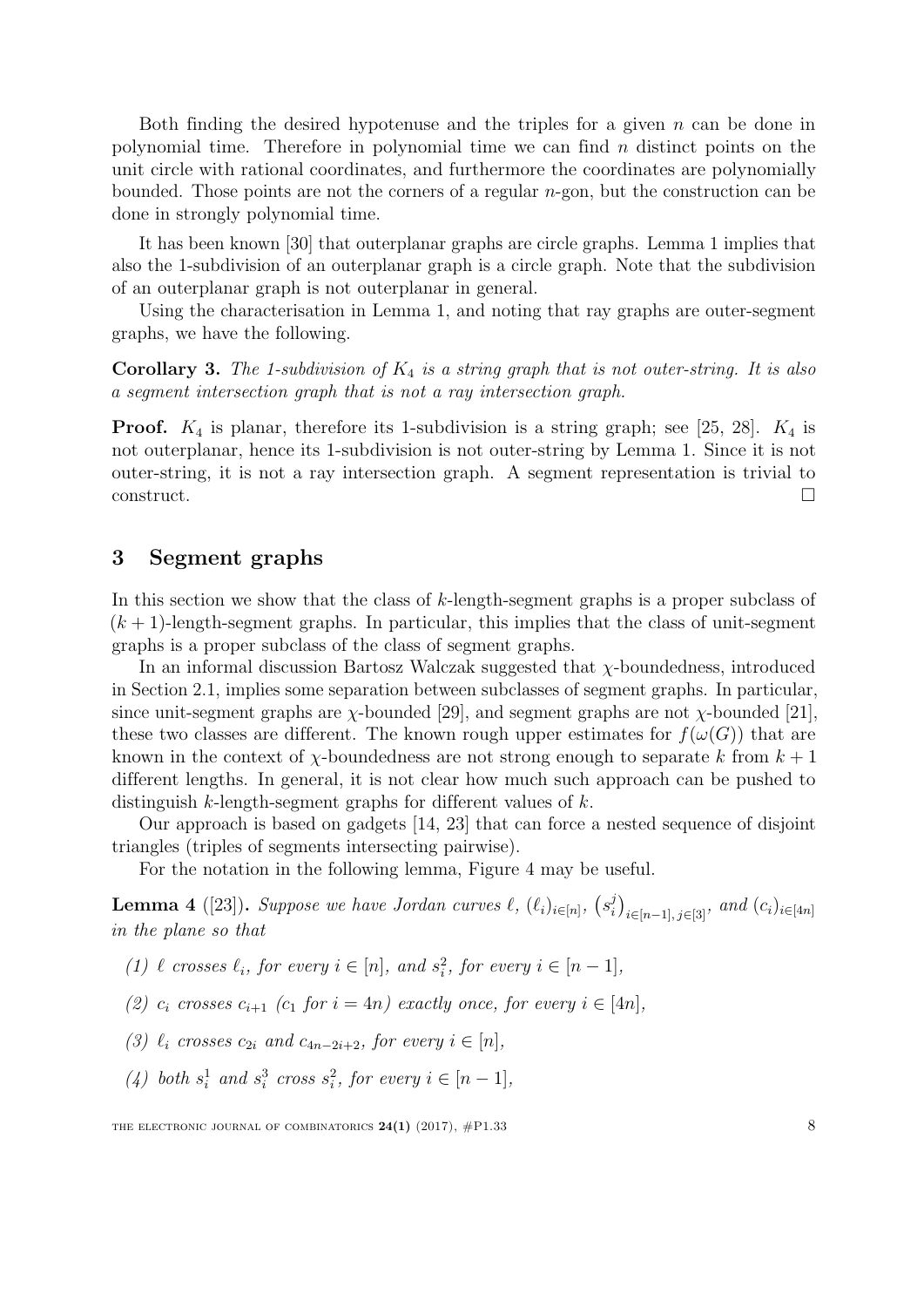

<span id="page-8-0"></span>Figure [4](#page-7-1): Construction in Lemma 4 for  $n = 3$ .

- (5)  $s_i^1$  crosses  $c_{2i+1}$  and  $s_i^3$  crosses  $c_{4n-2i+1}$ , for every  $i \in [n-1]$ ,
- (6) the only other crossings among these curves are between pairs of  $\ell_i$ .

Then the curves  $\ell_i$  cross  $\ell$  either in the order  $\ell_1, \ldots, \ell_n$  or in the reverse of that order.

We call the collection of curves from Lemma [4](#page-7-1) an *ordering gadget*. We further define a graph  $H$ , to which we will be referring in this section, as follows. First take the intersection graph of ordering gadget from Lemma [4](#page-7-1) with  $n = 3$ . We add to the graph two new vertices, a and b, such that (i) a is adjacent to b,  $\ell$ ,  $\ell_1$ ,  $s_1^1$ ,  $\ell_2$ , and  $s_2^3$ , and (ii) b is adjacent to  $a, \ell, \ell_1, s_1^3, \ell_2$ , and  $s_2^1$ . This finishes the description of the graph H. As shown in Figure [5,](#page-9-0) the graph  $H$  is a segment intersection graph. For simplicity, we denote the segments (or vertices)  $\ell_1$  and  $s_1^2$  by c and z respectively, and notice that the segments a, b, and c define a triangle  $(K_3)$  in the graph. In any intersection model of H with segments, there is a unique (geometric) triangle contained in the union of  $a, b, c$ .

<span id="page-8-1"></span>**Lemma 5.** In any intersection model of H with segments, the segment  $z$  is contained in the triangle defined by a, b, c.

**Proof.** The set  $\bigcup_{i\in[12]}c_i$  contains a unique closed Jordan curve  $\gamma$  that separates the plane in two faces. Since  $\ell, z$ , and  $s_2^2$  do not cross any of the curves  $c_i$ , they must all lie in the same face F defined by  $\gamma$ . Considering the face inside F defined by the unique closed Jordan curve contained in the union of  $\{\ell_1, \ell_2\} \cup \bigcup_{i=2}^4 c_i \cup \bigcup_{i=10}^{12} c_i$ , one can argue that the conditions and the conclusion in Lemma [4](#page-7-1) imply that the segment  $\ell$  must cross the segments  $c = \ell_1, z, \ell_2$  in that order or in the reverse order. Similarly  $\ell$  must cross the segments  $\ell_2, s_2^2, \ell_3$  in that order or in the reverse order. We conclude that  $\ell$  crosses the other segments in the order c, z,  $\ell_2$ ,  $s_2^2$ ,  $\ell_3$  (or in the reverse order) in the ordering gadget. (In fact this is used in the proof [\[23\]](#page-17-14) of Lemma [4.](#page-7-1))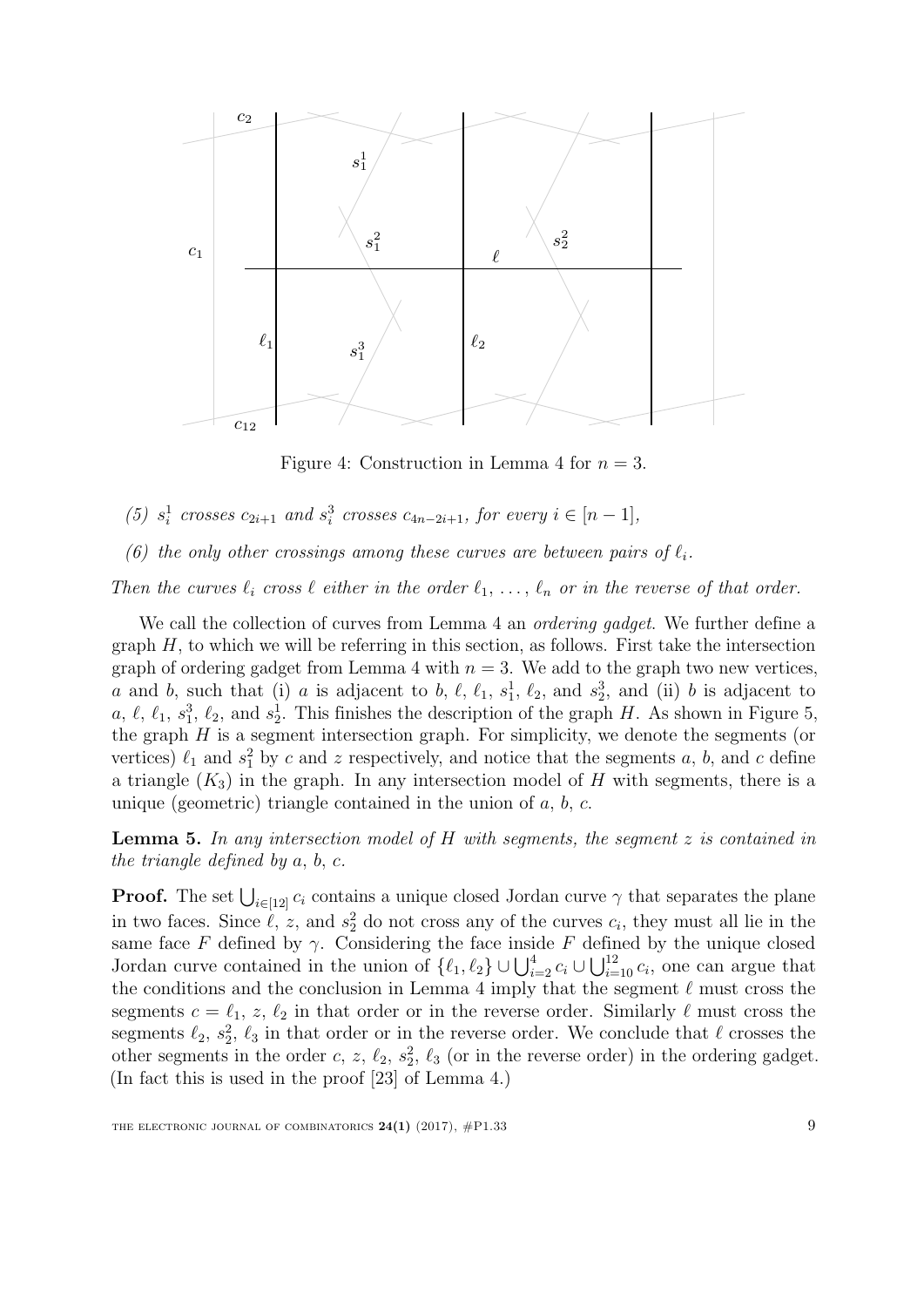

<span id="page-9-0"></span>Figure 5: Intersection model with segments for the graph H.

Let  $F'$  be the face contained in  $F$  defined by the unique closed Jordan curve contained in  $\bigcup_{i=1}^3 \{s_1^i, s_2^i\} \cup \bigcup_{i=3}^5 c_i \cup \bigcup_{i=9}^{11} c_i$ . See Figure [6.](#page-10-0) All three pairwise crossings between a, b, and  $\ell$  must occur in F' because the segments crossed by a, b, and  $\ell$  alternate on the boundary of  $F'$ . In particular, the triangle defined by  $a, b$ , and  $c$  contains a portion of  $F'$ . This portion has  $z = s_1^2$  on the boundary because  $\ell$  crosses c and z consecutively, after (or before) crossing a or b. Therefore, the triangle defined by a, b, and c must contain z.  $\square$ 

On the one hand,  $H$  is a segment graph, as shown in Figure [5.](#page-9-0) On the other hand, Lemma [5](#page-8-1) implies  $H$  cannot be a unit-segment intersection graph because we cannot have a unit-length segment inside the geometric triangle defined by three unit-length segments. We will generalize this below to obtain a finer classification.

<span id="page-9-1"></span>Lemma 6. The graph H has an intersection model with segments such that: all segments but z have unit length, the segment z is contained in the triangle defined by  $a, b, c, and$ the distance from any point on z to any point on  $a \cup b \cup c$  is at least C times the length of z, where  $C$  is an arbitrary constant we can choose.

Proof. See Figure [7.](#page-10-1) □

**Theorem 7.** For any natural number k, the class of k-length-seqment graphs is a strict subclass of  $(k + 1)$ -length-segment graphs.

**Proof.** For each k, we define a graph  $G_k$  such that  $G_k$  can be realized as an intersection graph of segments of  $k + 1$  different lengths, and cannot be realized as an intersection graph of segments of k different lengths.

We define  $G_k$  as follows. We fix an intersection model  $\mathcal F$  for H as described in Lemma [6,](#page-9-1) with the constant C large enough. Since all the segments in  $\mathcal{F}$ , but z, have unit length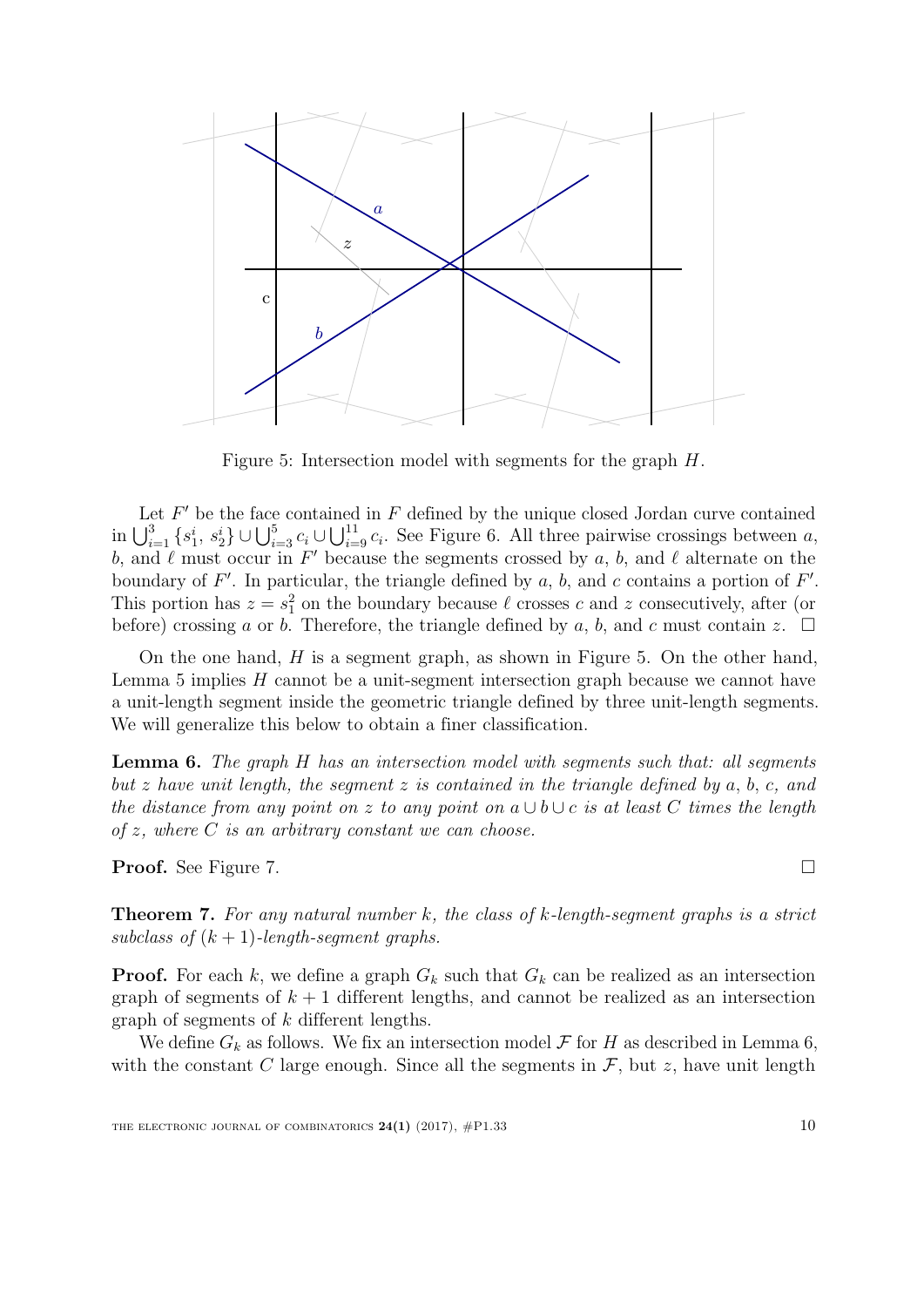

<span id="page-10-0"></span>Figure 6: Face  $F'$  used in the proof of Lemma [5.](#page-8-1)



<span id="page-10-1"></span>Figure 7: Intersection model of  $H$  where all segments but  $z$  have unit length. The segment z can be made arbitrarily small by bringing  $s_1^1$  and  $s_1^3$  closer.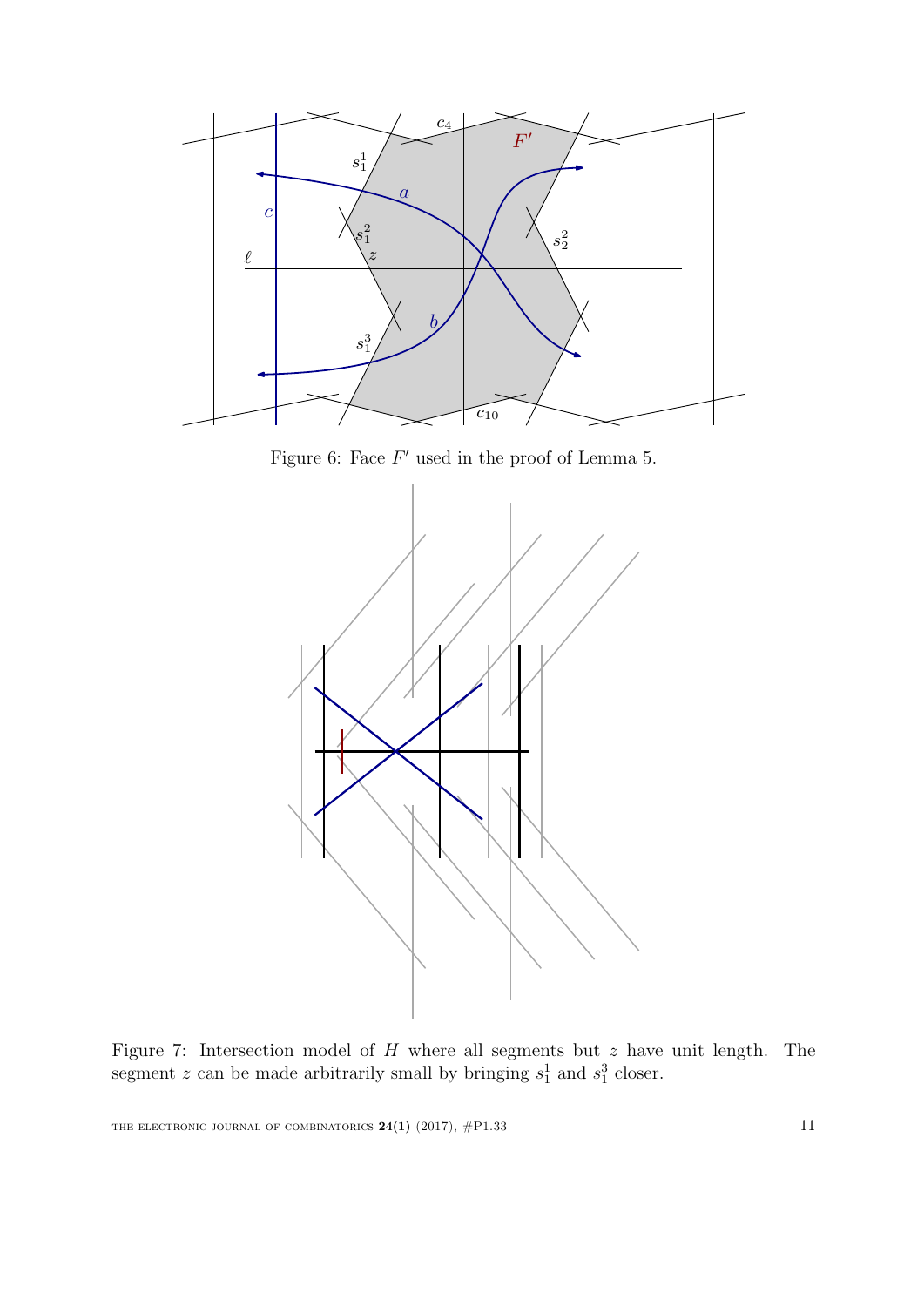and the graph H has small diameter, all the segments of  $\mathcal F$  are contained in a disk of radius 20.

We make disjoint copies  $\mathcal{F}_1, \ldots, \mathcal{F}_k$  of the family  $\mathcal{F}$ . For each  $i \in [k]$ , we denote by  $a_i, b_i, c_i, z_i$  the copies of a, b, c, z in  $\mathcal{F}_i$ , respectively. Then, we define families of segments  $\mathcal{F}_1', \ldots, \mathcal{F}_k'$  inductively. We take  $\mathcal{F}_1' = \mathcal{F}_1$ ,  $a_1' = a_1$ ,  $b_1' = b_1$ ,  $c_1' = c_1$  and  $z_1' = z_1$ . For each  $i \in [k-1]$ , we define  $\mathcal{F}'_{i+1}$  by scaling and applying a rigid motion to  $\mathcal{F}_{i+1}$  such that the segment  $a_{i+1}$  becomes the segment  $z_i'$  of  $\mathcal{F}_i'$ . We denote by  $a'_{i+1}$ ,  $b'_{i+1}$ ,  $c'_{i+1}$ ,  $z'_{i+1}$  the transformed version of  $a_{i+1}, b_{i+1}, c_{i+1}, z_{i+1}$  in  $\mathcal{F}'_{i+1}$ . Note that some segments of  $\mathcal{F}'_{i+1}$ intersect some segments of  $\mathcal{F}'_i$ . However, since all the segments of  $\mathcal{F}_{i+1}$  are contained in a disk of radius 20 times the length of  $a'_{i+1} = z'_{i}$ , we can take the constant C in Lemma [6](#page-9-1) large enough so that no segment of  $\mathcal{F}'_{i+1}$  can intersect  $a'_i$ ,  $b'_i$ , or  $c'_i$ . Finally, we take  $G_k$  to be the intersection graph of  $\bigcup_{i\in[k]} \mathcal{F}'_i$ . (Whether we keep both  $a_{i+1}$  and  $z_i$  or only one of them is not very relevant. For the discussion, it is more convenient that we identify them.)

At the level of abstract graphs, the construction of  $G_k$  can be seen as taking k disjoint copies  $H_1, \ldots, H_k$  of H, and identifying the copy  $z_i$  of z in  $H_i$  with the copy  $a_{i+1}$  of a in  $H_{i+1}$  (where  $i = 1, \ldots, k-1$ ). We also need some additional edges between the vertices of  $H_i - \{a_i, b_i, c_i\}$  and  $H_{i+1}$  to make an intersection model with segments possible, but they are not relevant in the discussion. It is only important that there is no edge between  $\{a_i, b_i, c_i\}$  and  $H_{i+1}$  for each  $i \in [k-1]$ .

The graph  $G_k$  is a  $(k + 1)$ -length-segment graph by construction. Indeed, the lengths of segments in  $\mathcal{F}_i$  decrease with i, and, for each  $i \in [k]$ , the family  $\bigcup_{j \in [i]} \mathcal{F}_j$  has segments of exactly  $i + 1$  different lengths.

It remains to show that the graph  $G_k$  is not a k-length-segment graph. Consider an intersection model of  $G_k$  with segments. For each  $i \in [k]$ , let  $\tilde{\mathcal{F}}_i$  be the restriction of the model to the graph  $H_i$ , let  $\lambda_i$  be the length of the longest segment in  $\tilde{\mathcal{F}}_i$ , and let  $T_i$  be the geometric triangle defined by the segments that correspond to  $a_i, b_i, c_i$ . For each  $i \in [k]$ , Lemma [5](#page-8-1) implies that the segment for  $z_i$  is contained in  $T_i$ . Since  $z_i = a_{i+1}$ , the graph  $H_{i+1}$  is connected, and there are no edges between  $H_{i+1}$  and  $\{a_i, b_i, c_i\}$ , all the segments of  $\tilde{\mathcal{F}}_{i+1}$  are contained in  $T_i$ . It follows that the longest segment in  $\tilde{\mathcal{F}}_{i+1}$  has to be shorter than the longest edge of the triangle  $T_i$ , which in turn is shorter than the longest segment in  $\tilde{\mathcal{F}}_i$ . Thus we have  $\lambda_1 > \lambda_2 > \cdots > \lambda_k$ . Moreover, Lemma [5](#page-8-1) for  $\tilde{\mathcal{F}}_k$  implies that  $\tilde{\mathcal{F}}_k$  has segments of at least 2 different lengths. This is,  $\tilde{\mathcal{F}}_k$  has a segment of length  $\lambda_k$ , and another segment of length  $\lambda'_k < \lambda_k$ . With this we have shown that the intersection model has at least the  $k + 1$  different lengths  $\lambda_1 > \cdots > \lambda_k > \lambda'_k$ .

## <span id="page-11-0"></span>4 Disk graphs

In this section we show that the class of  $k$ -size-disk graphs is a proper subclass of the  $(k + 1)$ -size-disk graphs. In particular, this implies that the class of unit-disk graphs is a proper subclass of the class of disk graphs. An alternative way to show the separation between disks and unit disks is given by McDiarmid and M¨uller [\[19\]](#page-17-15), where they provide near-tight bounds on the number of disk and unit-disk graphs with  $n$  vertices. It follows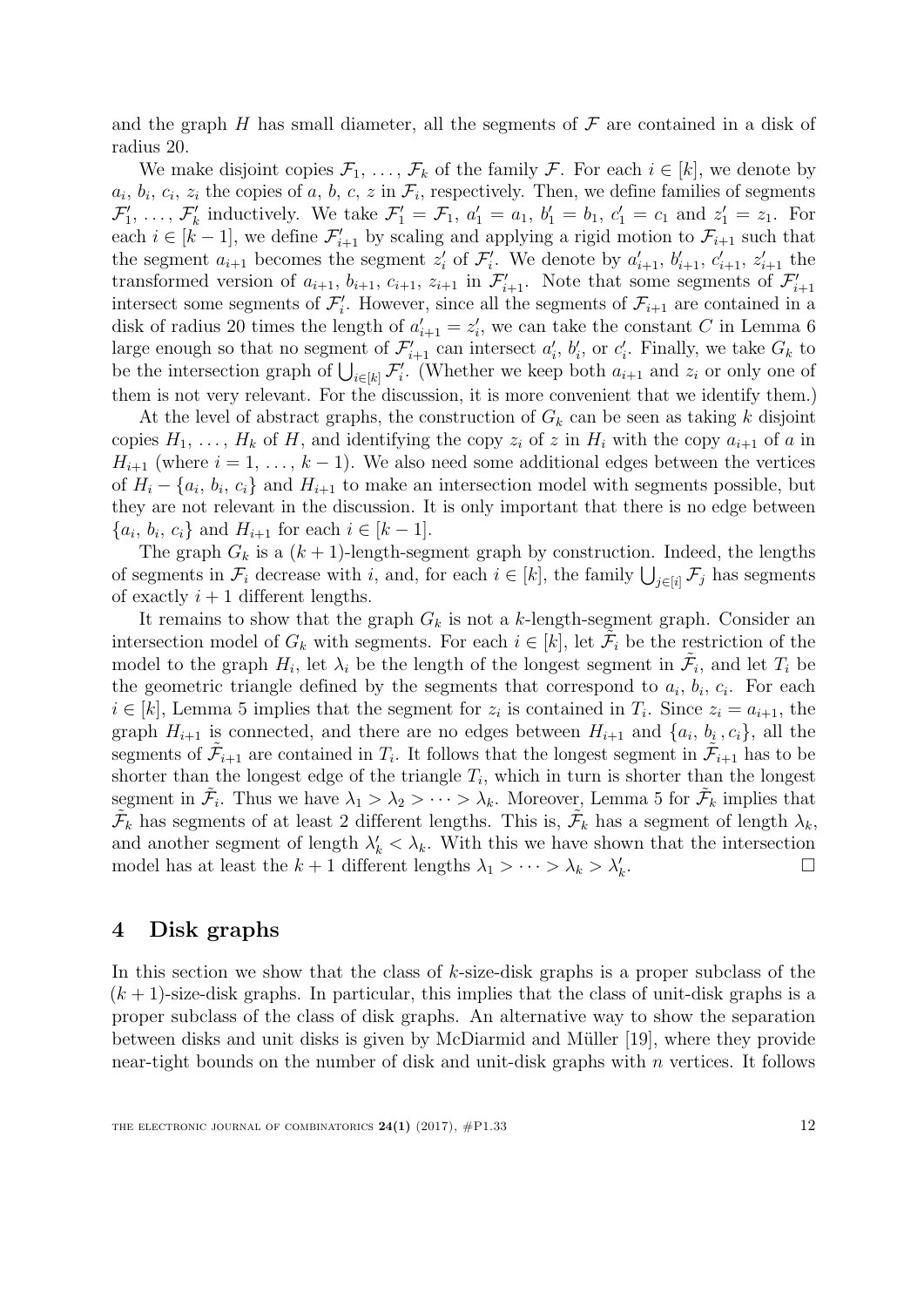

<span id="page-12-1"></span>Figure 8: The left shows  $G_2$ , the right shows  $G_3$ .

from their result that there are (many) disk graphs that are not unit-disk graphs. The argument here is much simpler and uses the following folklore result.

<span id="page-12-0"></span>**Observation 8.** The star  $K_{1,6}$  is a disk graph, it has an intersection model with disks of two sizes, but it is not a unit-disk graph. In any intersection model of  $K_{1,6}$  with disks, at least one of the non-central vertices must be represented by a disk of strictly smaller size than the central disk.

**Proof.** Standard plane geometry shows that if 6 unit disks  $D_1, \ldots, D_6$  intersect a unit disk D, then some pair  $D_i$ ,  $D_j$  must also intersect. Indeed, the angle of the straight-line segments connecting the centre of D to the centres of  $D_1, \ldots, D_6$  must contain two segments that form an angle of at most 60 degrees, and the two unit disks defining those segments must intersect. This is related to the *kissing number* in the plane.

**Theorem 9.** For every natural number  $k \geq 2$ , the class of  $(k-1)$ -size-disk graphs is a proper subclass of k-size-disk graphs.

**Proof.** For each  $k \in \mathbb{N}$  we construct a disk graph  $G_k$  that requires the disks to be of at least k different sizes (and can be realized by disks of exactly k different sizes). For  $k = 2$ we simply take  $K_{1,6}$  by Observation [8.](#page-12-0)

For  $k \geq 3$ , we take for  $G_k$  six copies of  $G_{k-1}$ , each with its own distinguished central vertex, to which we add a single vertex  $v_k$  connected to the six central vertices. It is easy to see that  $G_k$  is a k-size disk graph. See Figure [8.](#page-12-1) The graph  $G_k$  is a rooted 6-ary tree with  $k$  levels.

To see that drawing the disk representation of  $G_k$  in the plane requires k different sizes of disks, consider any intersection model with disks. Let  $\tilde{D}_1$  be the disk representing the central vertex  $v_k$  of  $G_k$ . The vertices  $u_1, \ldots, u_6$  adjacent to  $v_k$  in  $G_k$  are represented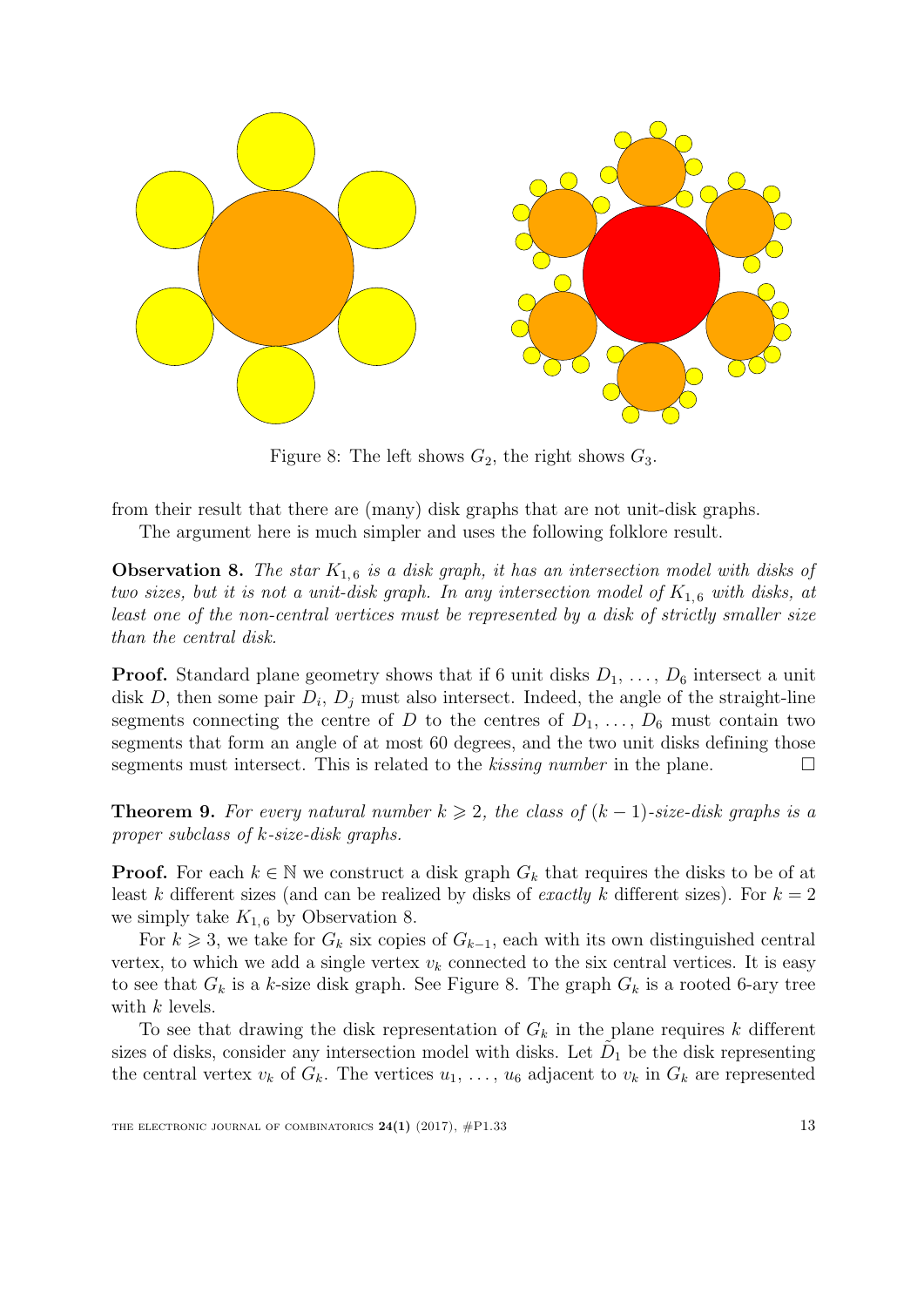by disks  $\{D_{2,j}\}_{j\in[6]}$  that must all intersect  $\tilde{D}_1$  and must not intersect among themselves. Therefore, by Observation [8,](#page-12-0) at least one of them, let's call it  $D_2$ , is of a size strictly smaller than  $D_1$ . We repeat the same argument at an arbitrary "level" *i*; at least one of the disks  $\{D_{i,j}\}_{j\in[6]}$  must be of a strictly smaller size than  $\tilde{D}_{i-1}$  in order to be able to intersect it, as well as to avoid intersecting among themselves. We denote it by  $\tilde{D}_i$ . This means that in the intersection model we have disks  $\tilde{D}_1, \ldots, \tilde{D}_k$  with decreasing size. Thus, we have disks of k different sizes.

#### <span id="page-13-0"></span>5 Outer-string versus outer-segment

In this section we show that the class of outer-segment graphs is a proper subclass of outer-string graphs.

Let us discuss first the obvious approach based on previous works. The common way to show that there are string graphs that are not segment graphs is to show that there are some string graphs such that, in any model, some pairs of curves have to intersect multiple times. Thus, such a graph cannot have a model using segments. This is related to the concept of weak realizations and was developed in [\[13\]](#page-17-3); see [\[15\]](#page-17-5) for a recent account. At first glance it seems that the approach does not match well with the concept of outer-representations.

Our approach here to distinguish classes of graphs is based on counting arguments to bound the number of different neighbourhoods of the vertices in each of the classes. Such an approach is implicitly based on the concept of VC-dimension, although our eventual presentation uses polynomials. It provides also a new (weaker) tool to separate segment graphs from string graphs.

We will use the expression that a set of segments in the plane is in *general position* if and only if no three endpoints of said segments are collinear.

<span id="page-13-1"></span>**Lemma 10.** Fix a segment  $\overline{AB}$  in the plane. Then there exist two polynomials  $p_{AB}$  and  $q_{AB}$  of degree at most four such that, for each segment  $\overline{CD}$  in general position with respect to  $\overline{AB}$ , segments  $\overline{AB}$  and  $\overline{CD}$  cross if and only if  $p_{AB}(C, D) < 0$  and  $q_{AB}(C, D) < 0$ .

**Proof.** In this proof we denote the coordinates of A by  $(a_1, a_2)$ , of B by  $(b_1, b_2)$ , and similarly for points  $C$  and  $D$ .

The triple  $(A, B, C)$  of points is in counterclockwise order if and only if the *signed area* of the triangle ABC is negative, that is

$$
\frac{1}{2} \begin{vmatrix} a_1 & a_2 & 1 \\ b_1 & b_2 & 1 \\ c_1 & c_2 & 1 \end{vmatrix} < 0.
$$

This condition can also be written as

$$
(c_2-a_2)(b_1-a_1)>(b_2-a_2)(c_1-a_1).
$$

Note that the order of the points in the triple is important: if  $(A, B, C)$  is in counterclockwise order, then  $(A, C, B)$  is not in counterclockwise order.

THE ELECTRONIC JOURNAL OF COMBINATORICS  $24(1)$  (2017),  $\#P1.33$  14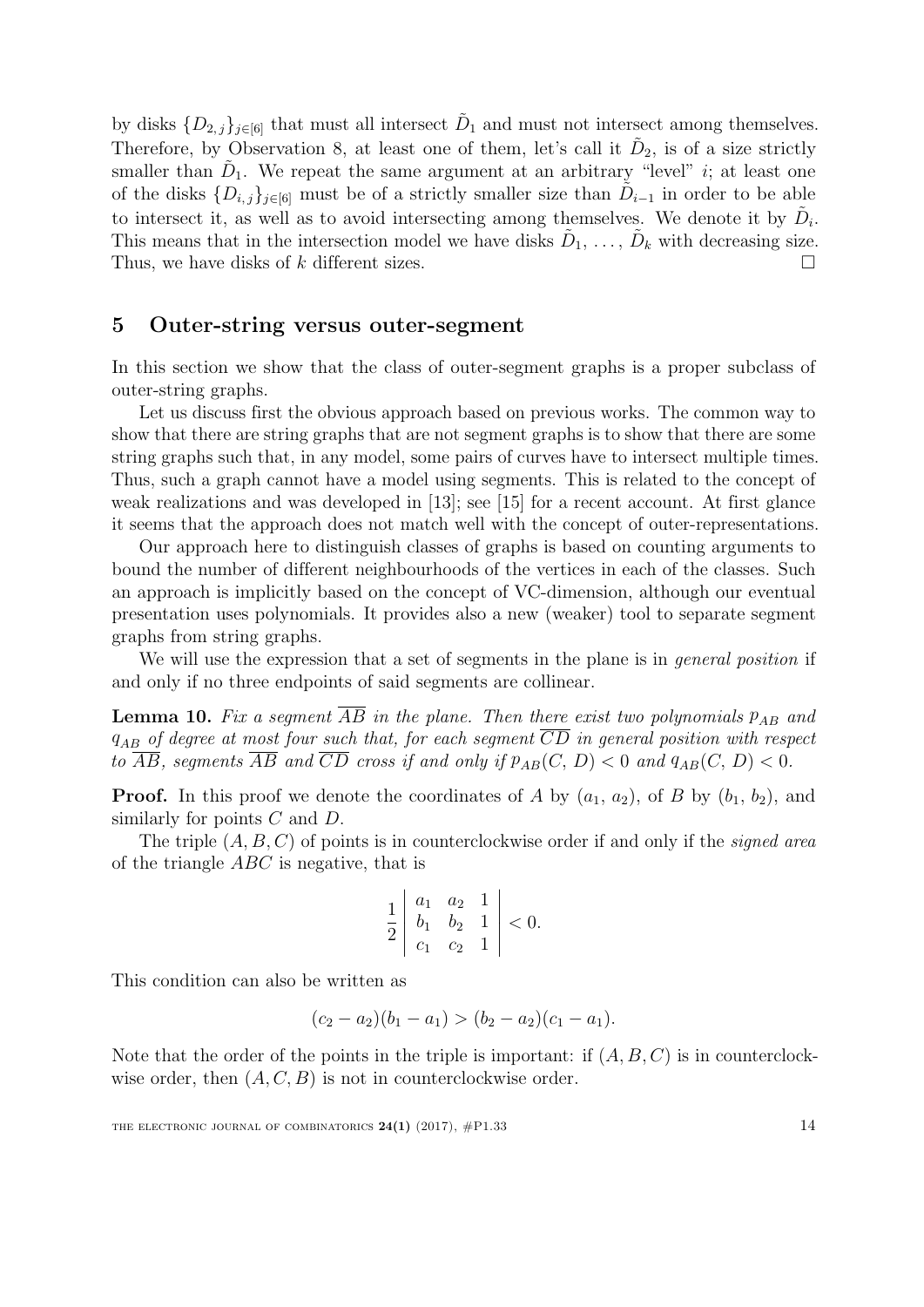Two segments in general position  $\overline{AB}$  and  $\overline{CD}$  cross if and only if the points A, B, C, and D satisfy the following:

- (1) exactly one of the triples  $(A, C, D)$  and  $(B, C, D)$  is in counterclockwise order, and
- (2) exactly one of the triples  $(A, B, C)$  and  $(A, B, D)$  is in counterclockwise order.

This gives us the following equivalence: Segments  $\overline{AB}$  and  $\overline{CD}$  in general position cross if and only if

(1)  $\Big((d_2-a_2)(c_1-a_1)-(c_2-a_2)(d_1-a_1)\Big)\Big((d_2-b_2)(c_1-b_1)-(c_2-b_2)(d_1-b_1)\Big)<0,$ and

$$
(2)\ \ \left((c_2-a_2)(b_1-a_1)-(b_2-a_2)(c_1-a_1)\right)\left((d_2-a_2)(b_1-a_1)-(b_2-a_2)(d_1-a_1)\right)<0.
$$

We therefore have two polynomial inequalities of degree at most four in four variables to decide whether two segments cross.

Let S be a set of segments and  $T \subseteq S$ . A segment  $\gamma$ , which may or may not belong to S, is an exact transversal of T in S if and only if  $\gamma$  intersects all the segments of T, and  $\gamma$  is disjoint from each segment of  $S \setminus T$ .

<span id="page-14-0"></span>**Lemma 11.** Let S be a set of n segments in the plane. Consider the family

$$
\mathbb{S} = \{ T \subseteq S \mid \text{there exists an exact transversal of } T \text{ in } S \} = \{ T \subseteq S \mid \exists \text{ a segment } \gamma \colon (\forall t \in T \colon \gamma \cap t \neq \emptyset \land \forall t' \in S \setminus T \colon \gamma \cap t' = \emptyset) \}.
$$

Then  $|\mathbb{S}| \in \mathcal{O}(n^4)$ .

**Proof.** Let  $p_1, \ldots, p_m$  be polynomials on  $\mathbb{R}^d$ , and let  $\sigma \in \{-1, 0, 1\}^m$  be a vector. If there exists an  $x \in \mathbb{R}^d$  such that for all i the sign of  $p_i$  in x is  $\sigma_i$ , then  $\sigma$  is called a *sign* pattern of  $p_1, \ldots, p_m$ .

Following Matoušek [\[16,](#page-17-16) Chapter 6] and references therein, the maximum number of sign patterns for a collection  $p_1, p_2, \ldots, p_m$  of d-variate polynomials of degree at most D is bounded by

$$
\left(\frac{50Dm}{d}\right)^d.
$$

Let  $\gamma_1, \ldots, \gamma_k$  be exact transversals of sets  $T_1, \ldots, T_k$  in S, respectively, such that  ${T_i \mid i \in [k]}$  = S. We now modify  $S \cup \{\gamma_1, \ldots, \gamma_k\}$  to general position by enlarging each segment by a small amount without introducing any new intersections. Now we have segments in general position; we use  $S'$  to denote the new, modified set.

Consider a fixed segment  $\overline{AB} \in S'$ . By Lemma [10](#page-13-1) there exist polynomials  $p_{AB}$  and  $q_{AB}$ of degree at most four such that a segment  $\overline{CD}$  crosses  $\overline{AB}$  if and only if  $p_{AB}(C, D) < 0$ and  $q_{AB}(C, D) < 0$ .

We therefore consider the set  $P = \bigcup_{AB \in S'} \{p_{AB}, q_{AB}\}$  of 2n polynomials in four variables of degree at most four. The set P defines a number of sign patterns, which is an upper bound for <sup>|</sup>S|.

In our case this gives us the result  $|\mathbb{S}| \leq (100n)^4 \in \Theta(n^4)$  $\Box$ 

THE ELECTRONIC JOURNAL OF COMBINATORICS  $24(1)$  (2017),  $\#P1.33$  15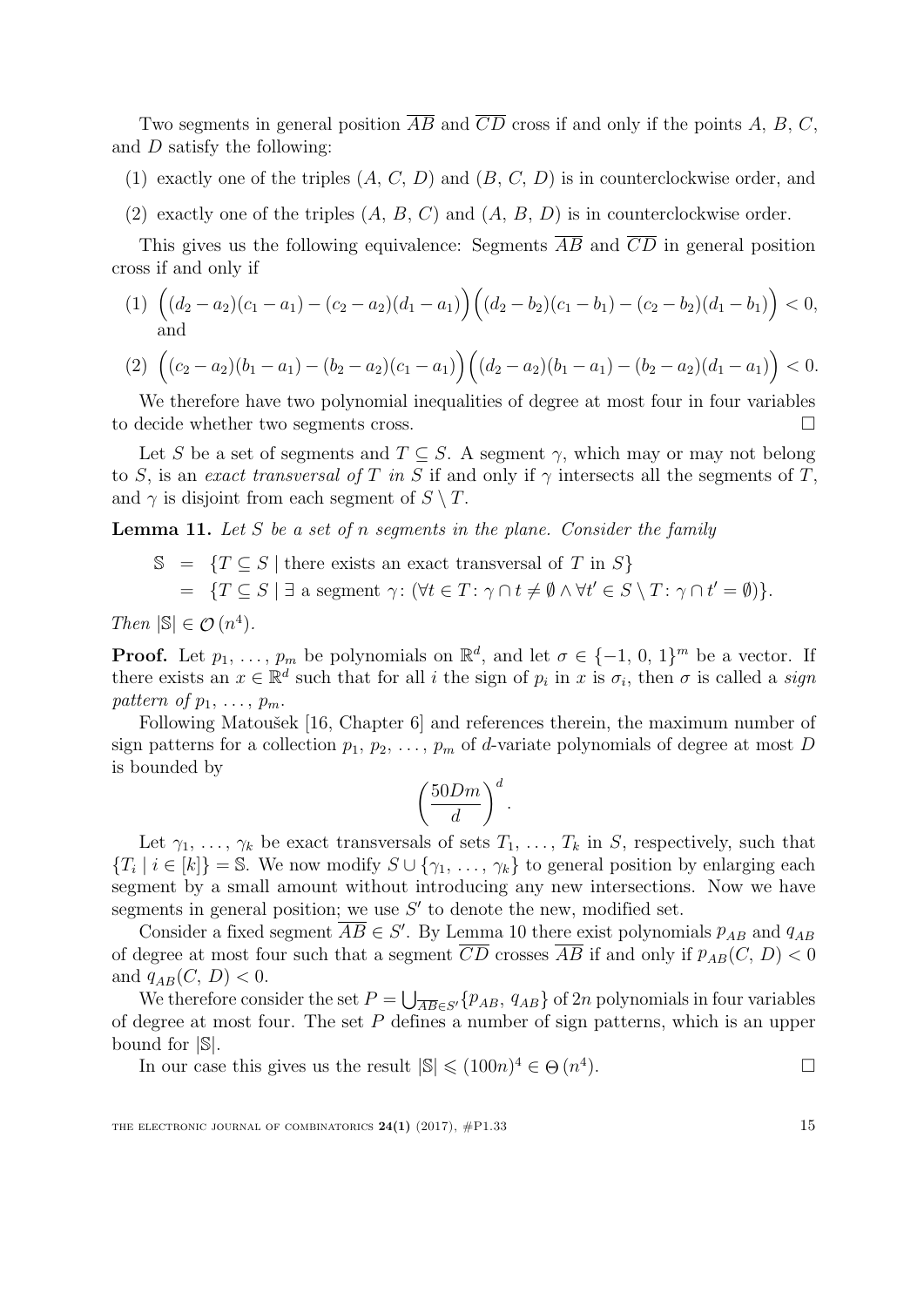

<span id="page-15-1"></span>Figure 9: Sketch of the graph  $G_k$  from the proof of Theorem [12.](#page-15-0)

#### <span id="page-15-0"></span>Theorem 12. There are outer-string graphs that are not segment graphs.

**Proof.** For a natural number k we construct a graph  $G_k$  in the following way. Take  $V(G_k) := [k] \cup \mathcal{P}[k]$ , where  $\mathcal{P}[k]$  is the power set of [k]. We denote vertices in [k] by 1, 2, 3, ..., and vertices in  $\mathcal{P}[k]$  by A, B, C, ... Take

$$
E(G_k) := \{ AB \mid A, B \in \mathcal{P}[k] \} \cup \{ iA \mid i \in [k], A \in \mathcal{P}[k], i \in A \}.
$$

Thus  $G_k$  is a graph on  $2^k + k$  vertices. It is easy to see that  $G_k$  is an outerstring graph (see Figure [9\)](#page-15-1). We intend to prove that  $G_k$  is not a segment intersection graph for a sufficiently large number k.

Consider an intersection model with segments of the graph  $H_k := G_k[[k]]$  induced by the vertices in  $[k]$ , and let  $S_k$  be the set of segments representing  $[k]$  in the drawing. By Lemma [11](#page-14-0) there exist  $\mathcal{O}(k^4)$  different subsets of  $S_k$  that are exactly transversed by any new, additional segment. Therefore any segment graph that contains  $H_k$  is going to have  $\mathcal{O}(k^4)$  different neighbourhoods on the vertices  $[k]$ . Contrary to this, the graph  $G_k$  has  $\Theta\left(2^{k}\right)$  different neighbourhoods on the vertices  $[k]$ . Since for any constant C there exists a  $k_0$  such that for any  $k \geq k_0$  it holds that  $C k^4 < 2^k$ , we obtain that  $G_{k_0}$  is an outer-string graph but not a segment graph.

Since there are outer-string graphs that are not segment graphs, they cannot be outersegment graphs either. Note that the graph  $H$  discussed in Lemmas [5](#page-8-1) and [6](#page-9-1) is a segment graph that is not an outer-string graph. This means that there is no containment between the class of segment graphs and the class of outer-string graphs.

## 6 Conclusions

We have discussed strict containment between different classes of geometric intersection graphs. In a preliminary version of this work [\[2\]](#page-16-4) we asked the following two questions: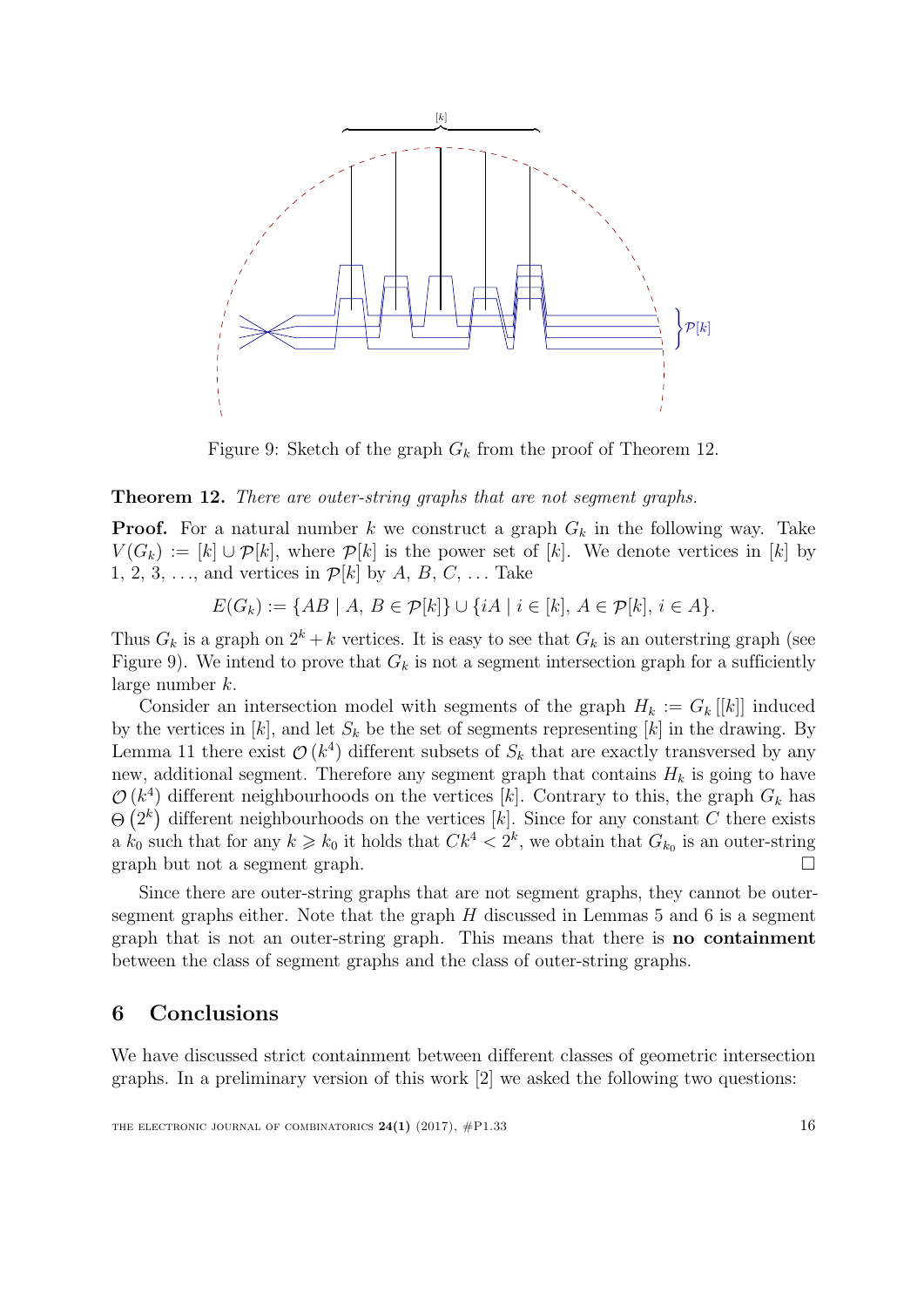- "Let us mention one of the problems that we found more interesting in this context: is the class of outer-segment graphs a strict superclass of ray graphs?"
- "Consider the class  $A$  of intersection graphs of downward rays, that is, halflines that are contained in the halfplane  $\{(x, y) \in \mathbb{R}^2 \mid y < c\}$  for some constant c. Let  $\mathcal{B}$  be the class of intersection graphs of grounded segments, that is, segments contained in the halfplane  $\{(x, y) \in \mathbb{R}^2 \mid y \geqslant 0\}$  with one endpoint on the x-axis. It is easy to see that  $A$  is a subset of  $B$ . Is the containment proper?"

These questions have been settled in the follow up work by Cardinal et al. [\[3\]](#page-16-5). An anonymous reviewer of this paper has raised an interesting, additional question: what can be said about segment graphs that can be realized with specific segment lengths? Or disks? The question for segments of fixed slopes has been considered by Cern $\acute{y}$  et al. [\[4\]](#page-16-6).

# Acknowledgments

We are grateful to Jean Cardinal, Jan Kratochvíl and Bartosz Walczak for useful comments on the problems considered here. Special thanks go to Jan for explaining some parts of [\[12\]](#page-17-10).

# References

- <span id="page-16-1"></span>[1] H. Breu and D. G. Kirkpatrick. Unit disk graph recognition is NP-hard. Comput. Geom.  $9(1-2):3-24, 1998, \text{doi: }10.1016/S0925-7721(97)00014-X.$
- <span id="page-16-4"></span>[2] S. Cabello and M. Jejčič. Refining the hierarchies of classes of geometric intersection graphs. CoRR abs/1603.08974, 2016, [arXiv:1603.08974v1](http://arxiv.org/abs/1603.08974v1).
- <span id="page-16-5"></span>[3] J. Cardinal, S. Felsner, T. Miltzow, C. Tompkins, and B. Vogtenhuber. Intersection graphs of rays and grounded segments. CoRR abs/1612.03638, 2016, [arXiv:1612.03638](http://arxiv.org/abs/1612.03638).
- <span id="page-16-6"></span>[4] J. Cerný, D. Král, H. Nyklová, and O. Pangrác. On intersection graphs of segments with prescribed slopes. Graph Drawing: 9th International Symposium, GD 2001, pp. 261–271. Springer, Lecture Notes in Computer Science 2265, 2002, [doi:10.1007/3-540-45848-4](http://dx.doi.org/10.1007/3-540-45848-4_21) 21.
- <span id="page-16-0"></span>[5] J. Chalopin and D. Gonçalves. Every planar graph is the intersection graph of segments in the plane: Extended abstract. Proceedings of the Forty-first Annual ACM Symposium on Theory of Computing, pp. 631–638. ACM, STOC '09, 2009, [doi:10.1145/1536414.1536500](http://dx.doi.org/10.1145/1536414.1536500).
- <span id="page-16-3"></span>[6] S. Chaplick, S. Felsner, U. Hoffmann, and V. Wiechert. Grid intersection graphs and order dimension. CoRR abs/1512.02482, 2015, [arXiv:1512.02482](http://arxiv.org/abs/1512.02482).
- <span id="page-16-2"></span>[7] B. N. Clark, C. J. Colbourn, and D. S. Johnson. Unit disk graphs. Discrete Mathematics 86(1-3):165–177, 1990, [doi:10.1016/0012-365X\(90\)90358-O](http://dx.doi.org/10.1016/0012-365X(90)90358-O).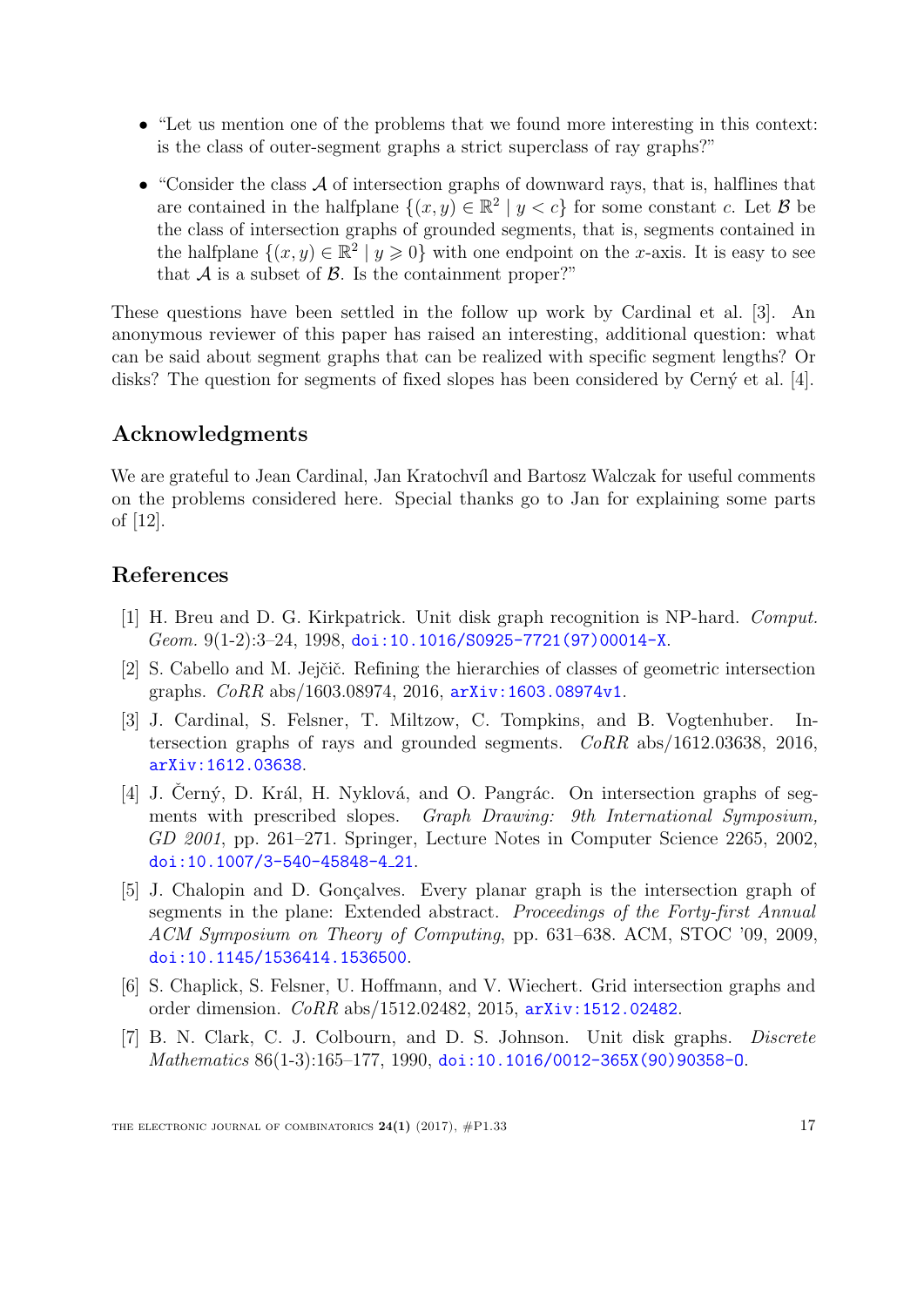- <span id="page-17-9"></span>[8] S. Janson and J. Kratochvíl. Thresholds for classes of intersection graphs. Discrete Mathematics 108(1-3):307–326, 1992, [doi:10.1016/0012-365X\(92\)90684-8](http://dx.doi.org/10.1016/0012-365X(92)90684-8).
- <span id="page-17-11"></span>[9] S. Janson and A. J. Uzzell. On string graph limits and the structure of a typical string graph. Journal of Graph Theory, to appear, Preprint at [arXiv:1403.2911](http://arxiv.org/abs/1403.2911).
- <span id="page-17-1"></span>[10] J. Kratochvíl. String graphs. I. The number of critical nonstring graphs is infinite. J. Comb. Theory, Ser. B  $52(1):53-66, 1991, \text{doi: }10.1016/0095-8956(91)90090-7.$
- <span id="page-17-2"></span>[11] J. Kratochv´ıl. String graphs. II. Recognizing string graphs is NP-hard. J. Comb. Theory, Ser. B 52(1):67–78, 1991, [doi:10.1016/0095-8956\(91\)90091-W](http://dx.doi.org/10.1016/0095-8956(91)90091-W).
- <span id="page-17-10"></span>[12] J. Kratochvíl, M. Goljan, and P. Kučera. *String Graphs*. Academia Praha, Prague, 1986.
- <span id="page-17-3"></span>[13] J. Kratochvíl and J. Matoušek. String graphs requiring exponential representations. J. Comb. Theory, Ser. B 53(1):1–4, 1991. [doi:10.1016/0095-8956\(91\)90050-T](http://dx.doi.org/10.1016/0095-8956(91)90050-T)
- <span id="page-17-7"></span>[14] J. Kratochvíl and J. Matoušek. Intersection graphs of segments. J. Comb. Theory, Ser. B 62(2):289–315, 1994. [doi:10.1006/jctb.1994.1071](http://dx.doi.org/10.1006/jctb.1994.1071)
- <span id="page-17-5"></span>[15] J. Matoušek. String graphs and separators. Geometry, Structure and Randomness in Combinatorics, pp. 61–97. Scuola Normale Superiore, 2014. Preprint at [arXiv:1311.5048](http://arxiv.org/abs/1311.5048).
- <span id="page-17-16"></span>[16] J. Matoušek. Lectures on Discrete Geometry. Graduate Texts in Mathematics 212. Springer-Verlag New York, 2002. [doi:10.1007/978-1-4613-0039-7](http://dx.doi.org/10.1007/978-1-4613-0039-7)
- <span id="page-17-4"></span>[17] J. Matoušek. Near-optimal separators in string graphs. Combinatorics, Probability  $\mathscr B$ Computing 23(1):135–139, 2014, [doi:10.1017/S0963548313000400](http://dx.doi.org/10.1017/S0963548313000400).
- <span id="page-17-8"></span>[18] C. McDiarmid and T. Müller. Integer realizations of disk and segment graphs. J. Comb. Theory, Ser. B 103(1):114–143, 2013, [doi:10.1016/j.jctb.2012.09.004](http://dx.doi.org/10.1016/j.jctb.2012.09.004).
- <span id="page-17-15"></span>[19] C. McDiarmid and T. Müller. The number of disk graphs. *Eur. J. Comb.* 35:413–431, 2014, [doi:10.1016/j.ejc.2013.06.037](http://dx.doi.org/10.1016/j.ejc.2013.06.037).
- <span id="page-17-0"></span>[20] T. A. McKee and F. R. McMorris. Topics in intersection graph theory. SIAM Monographs on Discrete Mathematics and Applications. SIAM, 1999, [doi:10.1137/1.9780898719802](http://dx.doi.org/10.1137/1.9780898719802).
- <span id="page-17-13"></span>[21] A. Pawlik, J. Kozik, T. Krawczyk, M. Lasoń, P. Micek, W. T. Trotter, and B. Walczak. Triangle-free intersection graphs of line segments with large chromatic number. J. Comb. Theory, Ser. B 105:6–10, 2014. [doi:10.1016/j.jctb.2013.11.001](http://dx.doi.org/10.1016/j.jctb.2013.11.001)
- <span id="page-17-12"></span>[22] A. Rok and B. Walczak. Outerstring graphs are χ-bounded. Proceedings of the Thirtieth Annual Symposium on Computational Geometry, pp. 136:136–136:143. ACM, SOCG'14, 2014. [doi:10.1145/2582112.2582115](http://dx.doi.org/10.1145/2582112.2582115)
- <span id="page-17-14"></span>[23] M. Schaefer. Complexity of some geometric and topological problems. Graph Drawing: 17th International Symposium, GD 2009, pp. 334–344. Springer, Lecture Notes in Computer Science 5849, 2010, [doi:10.1007/978-3-642-11805-0](http://dx.doi.org/10.1007/978-3-642-11805-0_32) 32.
- <span id="page-17-6"></span>[24] M. Schaefer, E. Sedgwick, and D. Stefankovič. Recognizing string graphs in NP. J. Comput. Syst. Sci. 67(2):365–380, 2003, [doi:10.1016/S0022-0000\(03\)00045-X](http://dx.doi.org/10.1016/S0022-0000(03)00045-X).